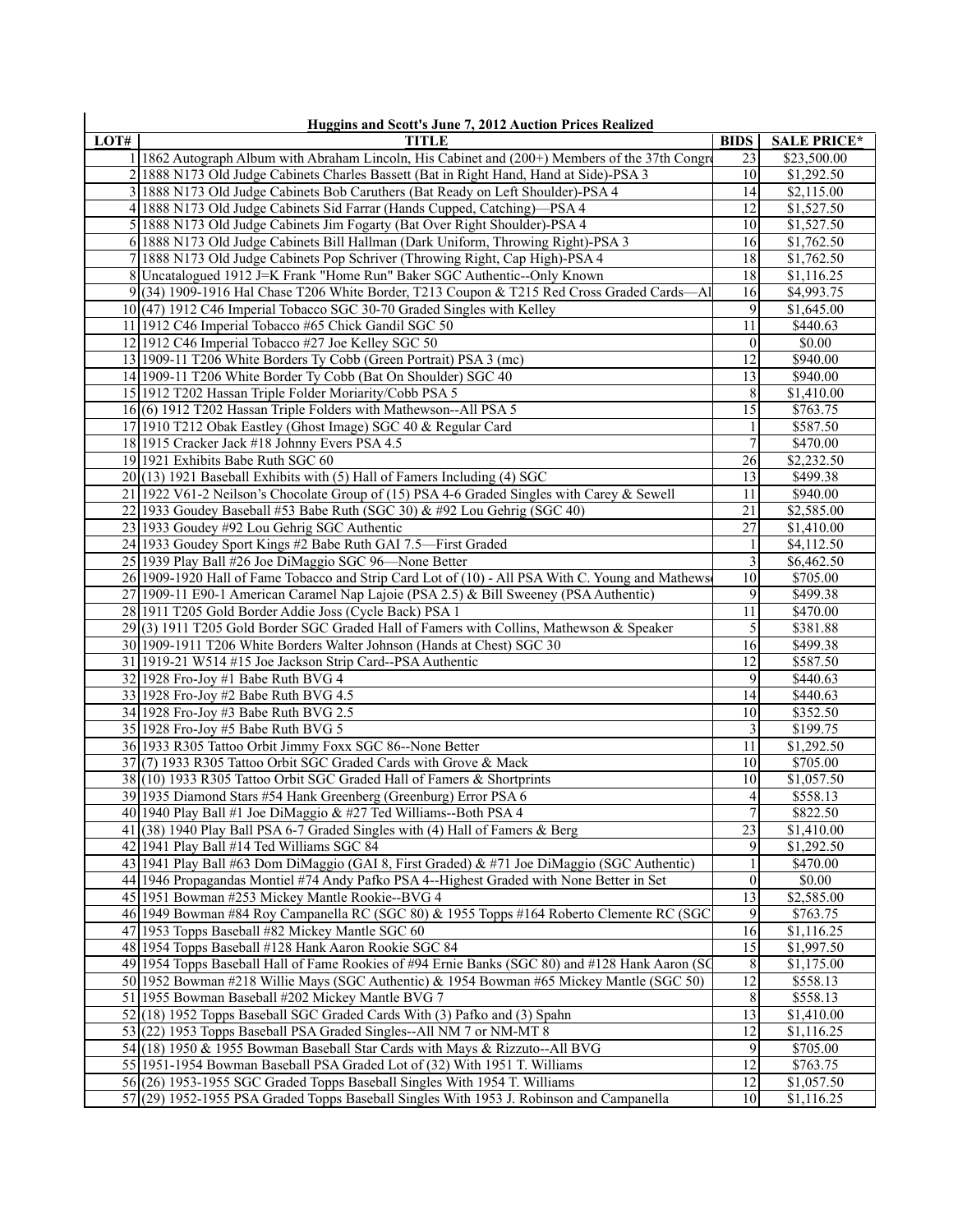| 58 (17) 1954 Bowman Baseball SGC Graded Singles With Mays (SGC 86) and Campanella (SGC 60)          | 8              | \$528.75   |
|-----------------------------------------------------------------------------------------------------|----------------|------------|
| 59 1958 Hires Root Beer Test Jim Busby (with tab) SGC 80--None Graded Better in Set                 | 24             | \$3,818.75 |
| 60 1958 Hires Root Beer Test Johnny Antonelli (with tab) SGC 60--None Better                        | 23             | \$1,410.00 |
| 61 1958 Hires Root Beer Test Bob Friend (with tab) SGC 30--Only Graded                              | 23             | \$1,175.00 |
| $62(14)$ 1958 Hires Root Beer (with tab) SGC Graded Singles with Ashburn & Reese                    | 5              | \$763.75   |
| 63 1961 Topps Baseball (Presentation) #150 Willie Mays GAI 9                                        | 3              | \$763.75   |
|                                                                                                     | 7              |            |
| 64 1963 Fleer Baseball #42 Sandy Koufax SGC 96--None Better                                         |                | \$528.75   |
| 65 1966 Topps Baseball #254 Fergie Jenkins Rookie SGC 98--Population 1                              | 6              | \$1,527.50 |
| 66 1952 Topps Baseball #261 Willie Mays SGC 60                                                      | 9              | \$881.25   |
| 67 1953 Topps Baseball #1 J. Robinson and #104 Berra - Both SGC 84                                  | 11             | \$940.00   |
| 68 1954 Bowman Baseball #66 Ted Williams PSA 4                                                      | 6              | \$763.75   |
| 69 1954 Bowman Baseball #66 Ted Williams PSA 2.5                                                    | 9              | \$499.38   |
| 70(4) 1952-1963 Topps Baseball SGC Graded Stars with Clemente                                       | 12             | \$352.50   |
| 71 1963 Topps Baseball #537 Pete Rose Rookie PSA 5                                                  | 9              | \$440.63   |
| 72(5) 1963 Topps Baseball Hall of Famers & Team Cards--All PSA 7-8                                  | 4              | \$223.25   |
| 73 1965 Topps Baseball #350 Mickey Mantle PSA 6                                                     | 8              | \$258.50   |
| 74 1975 Topps Baseball #223 Robin Yount RC PSA 9                                                    | 6              | \$411.25   |
| 75 1963 Fleer #42 Sandy Koufax SGC 92                                                               | $\overline{c}$ | \$246.75   |
| 76 1963 Topps Baseball #200 Mickey Mantle & #537 Pete Rose Rookie--Both PSA 6                       | 7              | \$646.25   |
| 77(8) 1957-1969 Topps Baseball Hall of Fame Rookies with Ryan & Seaver--All SGC 80-88               | 16             | \$1,880.00 |
| 78(4) 1960-1968 Topps Baseball SGC Graded Stars with 1968 Ryan RC SGC 84                            | 11             | \$528.75   |
|                                                                                                     |                | \$470.00   |
| $79(5)$ 1960-1968 Mickey Mantle Baseball Cards with (3) PSA Graded                                  | 6              |            |
| $80(12)$ 1949-1969 Topps & Bowman Baseball Graded Stars with Aaron                                  | 9              | \$282.00   |
| 81 1953-1972 PSA Graded Baseball Singles Lot of (22) With Multiple Mantle, Mays and Koufax          | 10             | \$705.00   |
| 82(40) 1955-1970 Topps Baseball PSA Graded Cards with Aaron, Mays & Rose                            | 5              | \$293.75   |
| 83(21) 1974 Topps Deckle Edge PSA Graded Singles with (19) Mint 9                                   | 19             | \$763.75   |
| 84 1934 Goudey Baseball Complete Set of (96) Cards                                                  | 18             | \$2,702.50 |
| 85 1938 Goudey Baseball Near Set of (40/48) with Both DiMaggio Cards                                | 23             | \$1,292.50 |
| 86 1940 Play Ball Partial Set of (187/240) Cards with (33) High Numbers                             | 18             | \$1,762.50 |
| 87 1937 Dixie Lids Baseball Master Set Large & Small of (8) Cards                                   | 4              | \$223.25   |
| 88 1941 W753 St. Louis Browns Team Issue Complete Set (30/30) in Original Box                       | 12             | \$528.75   |
| 89 1949 Philadelphia Bulletin Athletics/Phillies Near Set of (57/60)                                | 6              | \$470.00   |
| 90 1950 Philadelphia Bulletin Phillies Pin-Ups Complete Set of (26)                                 | 13             | \$528.75   |
| 91 1952 Bowman Baseball Complete Set (252/252) with (5) Graded                                      | 19             | \$2,585.00 |
| 92 1952 Topps Baseball Low Number Near Set (258/310) with #1 Pafko & Stars                          | 25             | \$2,702.50 |
| 93 1953 Topps Baseball Complete Set (274/274) with (4) SGC Graded Keys                              | 15             | \$3,231.25 |
| 94 1953 Bowman Color Baseball Near Set of (159/160) Cards with (4) Graded Keys                      | 14             | \$4,112.50 |
| 95 1953 Bowman Baseball Color Near Set (135/160) & (11) 1953 Bowman Black & White Cards             | 22             |            |
|                                                                                                     |                | \$1,527.50 |
| 96 1956 Topps Baseball Complete Set of (340/340) with (8) Graded Stars & Checklist                  | 12             | \$2,702.50 |
| 97 1948 Bowman Baseball Complete Set of (48) Cards                                                  | 5              | \$587.50   |
| 98 1951 Topps Teams Near Set of (8/9) Cards                                                         | 10             | \$705.00   |
| 99 1953 Bowman Baseball Black & White Complete Set of (64) Cards                                    | 18             | \$998.75   |
| 100 1953 Red Man Tobacco Baseball Complete Set (52/52) with Tabs                                    | 16             | \$1,175.00 |
| 101 1952-1955 Red Man Tobacco Baseball Near Set Run                                                 | 8              | \$1,057.50 |
| 102(3) 1952-1955 Red Man Tobacco Baseball Near/Starter Sets with Tabs                               | 13             | \$1,645.00 |
| 103 1954 Bowman Baseball Near Set of (210/224) Cards                                                | 14             | \$940.00   |
| 104 1954 Red Heart Dog Food Complete Set of (33) Cards                                              | 16             | \$1,410.00 |
| 105 1956 Topps Baseball Complete Set of (340) Cards                                                 | 14             | \$1,997.50 |
| 106 1957 Topps Baseball Complete Set of (407) Cards                                                 | 17             | \$2,350.00 |
| 107 1959 Topps Baseball Complete Set (572/572) in MJ Roop Album                                     | 15             | \$1,997.50 |
| 108 1959 Topps Baseball Complete Set of (572) Cards with (2) Graded                                 | 11             | \$1,292.50 |
| 109 1960 Topps Baseball Complete Set (572/572)                                                      | 14             | \$1,410.00 |
| 110 1961 Topps Baseball Complete Set (587/587) with (6) PSA Graded Stars & (4) Checklist Variations | 18             | \$3,231.25 |
| 111 1954-1955 Baltimore Orioles Zip Complete Set of (25) Cards                                      |                | \$323.13   |
|                                                                                                     | 6<br>10        |            |
| 112 1955 Bowman Baseball Complete Set of (320) Cards                                                |                | \$1,410.00 |
| 113 1955 Topps Doubleheaders Near Set of (65/66) Cards                                              | 17             | \$1,410.00 |
| 114 1958 Topps Baseball Near Set (419/494) & 1959 Topps Baseball Starter Set (211/572) with Stars   | 16             | \$1,645.00 |
| 115 1959 Fleer Ted Williams Complete Set of (80/80) with #68 Ted Signs PSA 7                        | 12             | \$1,057.50 |
| 116 1960 & 1961 Fleer Baseball Greats Complete Sets with PSA Graded Ruth                            | 22             | \$1,292.50 |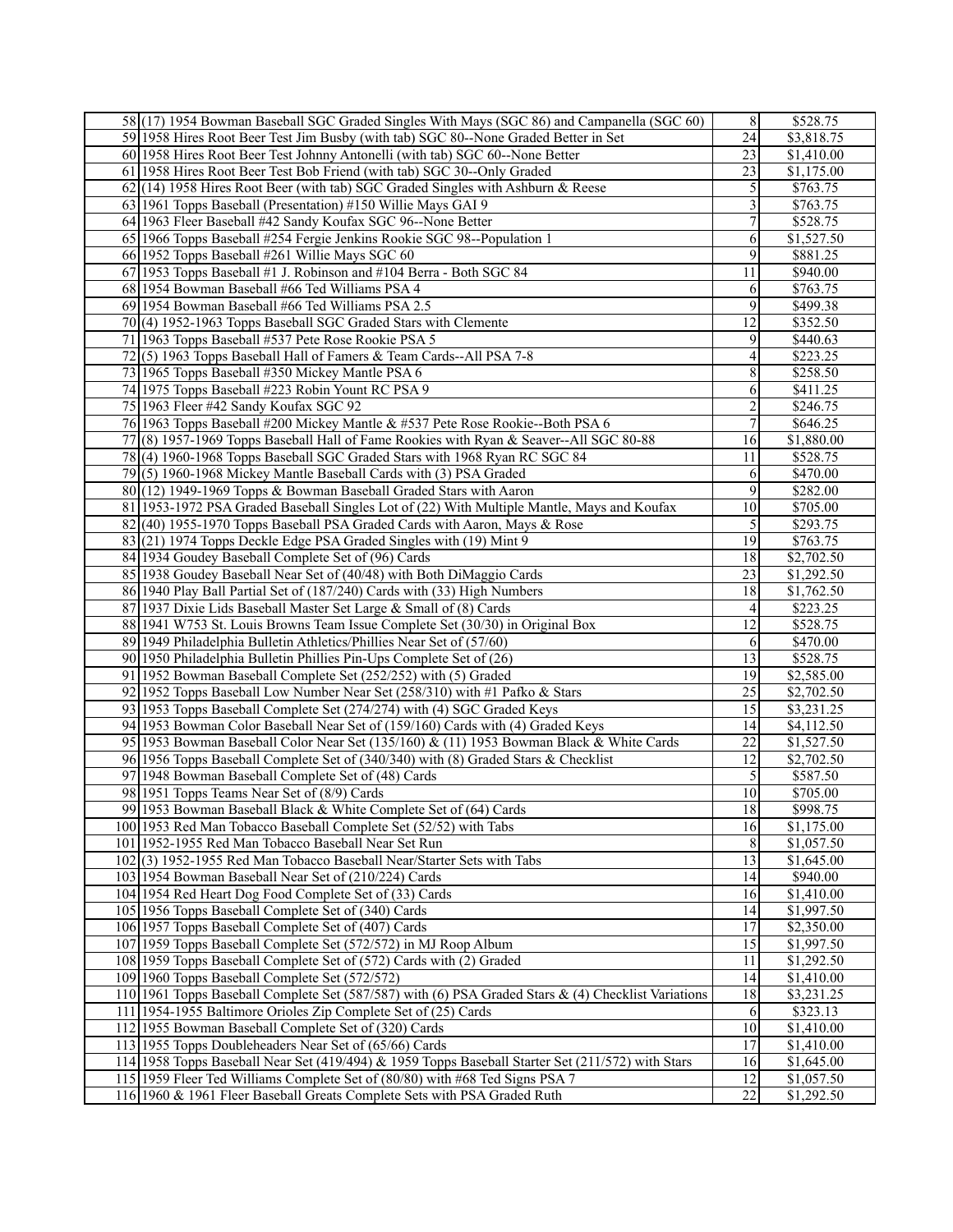| 117 1960 Leaf Baseball Near Set (138/144) with Variation |                                                                                                      | 23               | \$1,057.50             |
|----------------------------------------------------------|------------------------------------------------------------------------------------------------------|------------------|------------------------|
|                                                          | 118 1960 Topps Baseball Near Set of (513/572) with Yastrzemski RC                                    | 12               | \$822.50               |
| 119 1961 Topps Baseball Complete Set of (587) Cards      |                                                                                                      | 17               | \$2,115.00             |
| 120 1962 Post Baseball Near Set of (199/200) Cards       |                                                                                                      | 5                | \$587.50               |
|                                                          | 121   1963 Post Baseball Near Set (175/200) & 1963 Jell-O Baseball Starter Set (99/200)              | 16               | \$1,057.50             |
|                                                          | 122 1963 Topps Baseball Complete Set of (576) Cards with (6) Graded Including Rose RC BVG 7.5        | 23               | \$3,525.00             |
|                                                          | 123 1966 Topps Baseball Complete Set of (598) Cards with (27) PSA Graded Stars                       | 13               | \$2,115.00             |
|                                                          | 124 1968 Topps Baseball Complete Set of (598) Cards with (8) PSA Graded Keys                         | 14               | \$1,410.00             |
| 125 1962 Bell Brand Dodgers Complete Set of (20) Cards   |                                                                                                      | 6                | \$293.75               |
|                                                          |                                                                                                      | 11               | \$1,645.00             |
| 126 1964 Topps Baseball Complete Set of (572) Cards      |                                                                                                      |                  |                        |
|                                                          | 127 1964 Auravision Baseball Records Hoard with (6) Complete Sets & (74) Duplicates including (15) N | 14               | \$1,527.50             |
|                                                          | 128 1965 Topps Baseball Complete Set (598/598) with (3) PSA Graded Keys                              | 13               | $\overline{$1,880.00}$ |
| 129 1965 Topps Baseball Near Set of (506/598) Cards      |                                                                                                      | 10               | \$940.00               |
| 130 1966 Topps Baseball Complete Set of (598)            |                                                                                                      | 14               | \$1,410.00             |
|                                                          | 131 1967 Topps Baseball Complete Set of (609) With PSA 7 Mantle                                      | 20               | \$2,937.50             |
| 132 1967 Topps Baseball Complete Set of (609)            |                                                                                                      | 13               | \$1,762.50             |
|                                                          | 133 1968 Topps Baseball Complete Set of (598) With PSA 6 Mantle, Rose and Bench RC                   | 11               | \$1,116.25             |
| 134 1969 Topps Baseball Complete Set of (664)            |                                                                                                      | 8                | \$763.75               |
| 135 1969 Topps Baseball Complete Set of (664/664) Cards  |                                                                                                      | 10               | \$705.00               |
| 136 1969 & 1970 Topps Baseball Complete Sets             |                                                                                                      | 7                | \$1,410.00             |
| 137 1968-1972 Topps Baseball Near-Set Run of (5)         |                                                                                                      | 15               | \$1,292.50             |
|                                                          | 138 1970 Topps Baseball Complete Set (720/720) with (5) BVG Graded                                   | 8                | $\overline{$763.75}$   |
| 139 1971 Topps Baseball Complete Set (752/752)           |                                                                                                      | 12               | \$470.00               |
| 140 1970 & 1972 Topps Baseball Complete Sets             |                                                                                                      | 17               | \$1,292.50             |
| 141 1971 Topps Baseball Complete Set of (752) Cards      |                                                                                                      | 17               | \$998.75               |
|                                                          | 142 1972 Topps Baseball Complete Set of (787) Cards with Extra Aaron                                 | 10               | \$763.75               |
|                                                          | 143 1972 O-Pee-Chee Baseball Complete Set of (525) Cards                                             | 33               | \$2,702.50             |
|                                                          | 144 1973 O-Pee-Chee Baseball Complete Set (660/660) with Display Box                                 | 22               | \$1,527.50             |
| 145 1973 & 1974 Topps Baseball Complete Sets             |                                                                                                      | 8                | \$763.75               |
| 146 1972-1974 Topps Baseball Complete Set Run            |                                                                                                      | 37               | \$4,406.25             |
|                                                          |                                                                                                      | 21               |                        |
|                                                          | 147 1973 & 1974 Topps Baseball Complete Sets with PSA 7 Schmidt Rookie                               |                  | \$1,645.00             |
| 148 1975 Topps Baseball Complete & Mini Sets             |                                                                                                      | 19               | \$1,116.25             |
| 149 (23) 1972-1976 Kellogg's Baseball Complete Sets      |                                                                                                      | 17               | \$705.00               |
|                                                          | 150 1977 Topps Baseball Cloth Stickers Lot With (3) Sets, (4) Unopened Packs and Display Box         | 11               | \$323.13               |
|                                                          | 151 (94) Mostly 1970s Baseball TCMA/Commemorative Issue Sets                                         | 20               | \$2,115.00             |
|                                                          | 152 (248) 1964-1982 Baseball Oddball Sets & Singles With (4) 1982 Topps Traded Sets                  | 19               | \$1,057.50             |
| 153 (13) 1976-1985 Topps & Fleer Baseball Complete Sets  |                                                                                                      | 12               | \$558.13               |
|                                                          | 154 (16) 1976-1992 Topps & Fleer Baseball Complete/Near Sets                                         | 10               | \$470.00               |
|                                                          | 155 (60) 1986-2009 Topps & Bowman Baseball Sets—Mostly Newer                                         | 17               | \$1,057.50             |
| 156 1970s-2000s Baseball Sets & Singles Treasure Chest   |                                                                                                      | 13               | \$763.75               |
|                                                          | 157 (40) 1909-11 T206 White Border Singles with (10) Hall of Famers Including Cobb & Mathewson       | 24               | \$2,702.50             |
|                                                          | 158 (41) 1909-1911 T206 White Borders with (8) Hall of Famers                                        | $\overline{14}$  | \$1,880.00             |
|                                                          | 159 (58) 1909-1943 Pre-War Baseball Grab Bag with Joe Jackson & Black Sox                            | 8                | \$1,116.25             |
| 160 1933 R305 Tattoo Orbit Starter Set of (32/60) Cards  |                                                                                                      | 7                | \$998.75               |
|                                                          | 161 1934-1936 National Chicle Diamond Stars Partial Set of (57/108) with (21) Hall of Famers         | $\boldsymbol{7}$ | \$1,292.50             |
|                                                          | 162 1941 Goudey Baseball Group of (23) Cards with (19) Different & Shortprints                       | 7                | \$440.63               |
|                                                          | 163 (38) 1909-11 T206 White Border & 1911 T205 Gold Border Cards with (3) Hall of Famers             | 12               | \$998.75               |
|                                                          | 164 $(23)$ 1909-11 T206 White Borders with McGinnity, Tinker & (2) Horizontal                        | 13               | \$881.25               |
|                                                          | 165 (27) 1910 T210-2 (Virginia League) Old Mill Red Border Singles                                   |                  | \$587.50               |
|                                                          | 166 (13) 1912 T202 Hassan Triple Folders With Hall of Famers                                         | 5                | \$411.25               |
|                                                          | 167 (48) 1909-1927 Pre-War Baseball Group with E90-1 Keeler (Red Background) & Walsh                 | 11               | \$1,057.50             |
| 168 1934 R310 Butterfinger Premium Babe Ruth             |                                                                                                      | 4                | \$270.25               |
|                                                          | 169(6) 1933-1935 Goudey & Diamond Stars Hall of Famers with (2) Gehrig & (2) Hornsby                 | 14               | \$528.75               |
|                                                          |                                                                                                      |                  |                        |
|                                                          | $170(57)$ 1939 Play Ball Upper/Lower Case Variations with Williams                                   | 8                | \$470.00               |
|                                                          | $171(153)$ 1939-1941 Play Ball Singles Group with (20) Hall of Famers                                | 16               | \$998.75               |
|                                                          | 172 1940 Play Ball Group of (30) Cards with Williams & DiMaggio                                      | 9                | \$470.00               |
|                                                          | 173 (32) 1939-1941 Play Ball & Double Play Cards with (7) PSA Graded                                 | 10               | \$411.25               |
|                                                          | 174 $(86)$ 1921-1963 Exhibit Baseball Cards with Mantle & (2) Mays                                   | 6                | \$381.88               |
|                                                          | 175 1948 & 1949 Bowman Baseball Starter Sets with Campanella & J. Robinson Rookies                   | 21               | \$1,410.00             |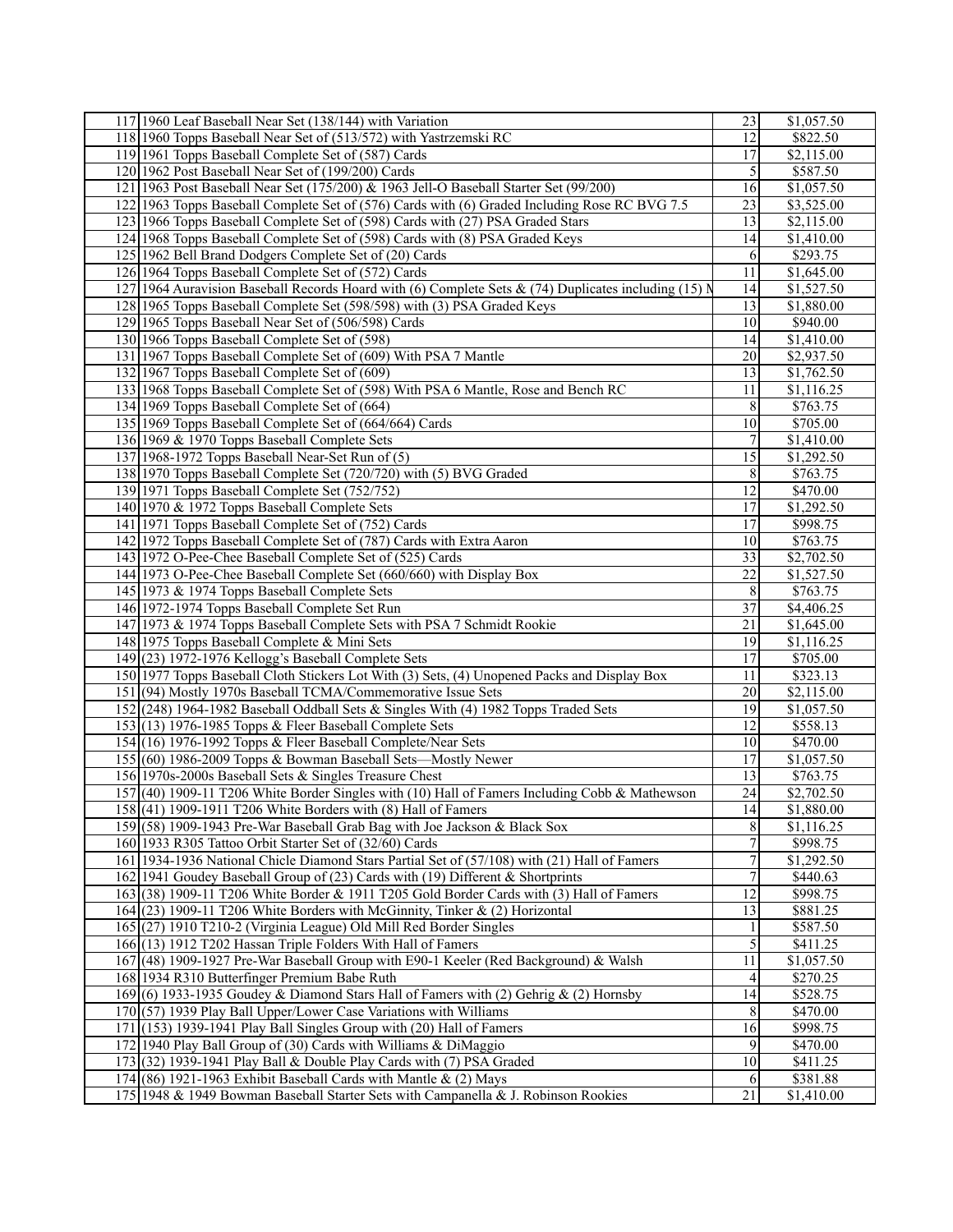| 176 (310) 1948-1955 Bowman Baseball Shoebox Collection with Mantle                                     | 13              | \$2,232.50           |
|--------------------------------------------------------------------------------------------------------|-----------------|----------------------|
| 177 (963) 1948-1955 Bowman Baseball Singles Collection                                                 | 26              | \$2,232.50           |
| 178 (44) 1949-1952 Bowman Baseball Singles with Musial                                                 | 11              | \$558.13             |
| 179(71) 1932-1962 Baseball Regional/Type Card Collection with Many Hall of Famers Including Mantl      | 12              | \$2,115.00           |
| 180 (103) 1933-1969 Baseball Hall of Fame Singles Collection with Rookies--Loaded                      | $\mathfrak{Z}$  | \$2,820.00           |
| 181 (1467) 1933-1974 Baseball Shoebox Collection Loaded with Many Hall of Famers including (2) Ko      | 24              | \$2,937.50           |
| 182 (315) 1952 Topps Baseball Low Numbers with Stars                                                   | 19              | \$1,762.50           |
| 183 (506) 1951-1955 Topps & Bowman Baseball Cards with (274) 1952 Topps & (2) Williams                 |                 |                      |
|                                                                                                        | 24              | \$2,702.50           |
| 184 (901) 1952-1958 Topps & Bowman Baseball Cards with Banks, Clemente & Killebrew RC                  | 20              | \$2,232.50           |
| 185 1950 Bowman Baseball Partial Set of (176/252) Cards                                                | 19              | \$1,292.50           |
| 186 1951 Bowman Baseball Starter Set of (214/324) Cards with Ford & Fox RC                             | 22              | \$1,292.50           |
| 187 1951 Bowman Baseball Starter Set (162/324) with Campanella & Rizzuto                               | 9               | \$440.63             |
| 188 1952 Bowman Baseball Partial Set (182/252) with Mays                                               | 16              | \$763.75             |
| 189 1952 Berk Ross Baseball Starter Set of (36) Different with (18) Dupes including (9) Hall of Famers | 6               | \$323.13             |
| 190 1952 & 1953 Topps Baseball Starter Sets with Paige                                                 | 13              | \$2,115.00           |
| 191 1953 Topps Baseball Partial Set of (160/275) with J. Robinson & Berra                              | 16              | \$1,116.25           |
| 192 (64) 1953 Red Man Tobacco Cards (with tabs) including (18) Hall of Famers                          | 18              | \$881.25             |
| 193 1953 & 1954 Topps Baseball Starter Sets with (2) Williams & High Numbers                           | 16              | \$998.75             |
| 194 1954 Topps Baseball Starter Set of (137/250) Cards                                                 | 7               | \$558.13             |
| 195 1954 Topps Baseball Starter Set of (130/250) Cards with Both Williams & Banks RC                   | 11              | \$1,057.50           |
| 196 1954 & 1955 Bowman Baseball Partial Sets with Mantle & Aaron                                       | 14              | \$763.75             |
| 197 1955 Topps Baseball Partial Set of (153/206) Cards including Clemente, Koufax & Killebrew Rooki    | $\overline{19}$ | \$1,410.00           |
| 198 1955 Topps Double Headers Group of (22) with Aaron & Williams                                      | 9               | \$470.00             |
| 199 (13) 1954 New York Journal-American & 1958 Call-Bulletin Singles with SGC Graded Mantle            | 10              | \$558.13             |
| $200(4)$ 1954 Bowman Baseball Stars with Mantle & Mays                                                 | 14              | \$558.13             |
| $201(4)$ 1954 Dan-Dee Potato Chip Cards with Irvin & Rizzuto                                           | 10              | \$352.50             |
| $202(13)$ 1957-1988 Roberto Clemente Singles                                                           | 4               | \$152.75             |
|                                                                                                        | 14              |                      |
| 203 (316) 1952-1956 Baseball Card Collection with 1956 Topps Starter Set                               |                 | \$763.75             |
| 204 (141) 1954-1956 Topps Baseball Cards with Banks, Koufax & Killebrew Rookies                        | 12              | \$1,645.00           |
| 205 (32) 1952 & 1958 La Patrie Album Sportif Montreal Royals Sections with Lasorda & Uncatalogued      | $\overline{c}$  | \$323.13             |
| 206 1956 Topps Baseball Starter Set (182/340) with Mantle (White Back) & Checklist                     | $\overline{12}$ | \$881.25             |
| 207 1957 Topps Baseball Key Cards Lot of (35) With T. Williams, Mantle, Clemente and Mays              | 9               | \$705.00             |
| 208 1957 Topps Baseball Partial Set of (280/407) Cards                                                 | 10              | \$998.75             |
| 209 1957 Topps Baseball Partial Set (317/407) with Aaron & Mays                                        | 11              | \$998.75             |
| $210(1669)$ 1956-1958 Topps Baseball Cards with Many Stars                                             | 27              | \$2,232.50           |
| 211 1958 Topps Baseball Partial Set (306/494) with #47 Maris RC (PSA 6.5)                              | 13              | \$1,057.50           |
| $212(569)$ 1957-1959 Topps Baseball Starter Set Runs with Stars                                        | 9               | \$998.75             |
| 213 (25) 1952-1965 Baseball Stars Grab Bag with Mantle, Mays & Williams                                | 11              | \$470.00             |
| $214(859)$ 1960 Topps Baseball Vending Singles                                                         | 21              | \$2,232.50           |
| 215 1960-1962 Topps Baseball Starter Set Run of (1081) Cards with Many Stars                           | 10              | \$940.00             |
| $216(5)$ 1963 Post Cereal Baseball Shortprints with Aspromonte                                         | 3               | $\overline{$}258.50$ |
| 217 (182) 1962-1964 Salada & Topps Baseball Coins with Hall of Famers, Shortprints and Variations      | 16              | \$881.25             |
| 218 1963 & 1964 Topps Baseball Starter Sets with Mantle & Rose RC                                      | 12              | \$1,410.00           |
| 219 1961 & 1962 Topps Baseball Partial Sets with Mantle, Mays & Koufax                                 | 14              | \$1,645.00           |
| 220 (3730+) 1964 Topps Giants Baseball Hoard with Many Hall of Famers Including (366) Killebrew        | 21              | \$2,820.00           |
| 221 (17) 1955-1969 Topps Baseball Hall of Fame/Star Rookies with Clemente & Rose                       | 16              | \$1,645.00           |
| 222 (947) 1952-1969 Mostly Topps Baseball Shoebox Collection with Clemente, Koufax & Mantle            | 22              | \$2,820.00           |
| 223 (1008) 1957-1968 Topps Baseball Shoebox Collection with Multiple Koufax & Mantle                   | 17              | \$1,645.00           |
| $224(3057)$ 1959-1968 Topps Baseball Shoebox Collection With (13) Mantle & (200+) High Numbers         | 24              | \$3,525.00           |
| 225 1965-1967 Topps Baseball Higher Grade Starter Set Run with (28) PSA Graded Including Several M     | 18              | \$2,115.00           |
| 226 1962, 1964 & 1965 Topps Baseball Starter Sets with Mantle                                          | 12              | \$822.50             |
| 227 1963-1965 Topps Baseball Starter Set Run of (914) Cards with Stars                                 | 11              | \$763.75             |
|                                                                                                        |                 |                      |
| $228(12)$ 1955-1973 Topps Baseball Superstars with (3) Mantle & Rose RC                                | 14              | \$1,527.50           |
| 229 1955-1973 Topps Baseball Roberto Clemente Run with Rookie                                          | 11              | \$1,116.25           |
| $230(9)$ 1955-1983 Topps Baseball Hall of Fame Rookies with Clemente & Koufax                          | 14              | \$1,292.50           |
| 231 (68) 1952-1975 Topps Baseball Stars & Rookies with Koufax, Mantle & Ryan                           | 19              | \$1,410.00           |
| 232 1966 Topps Baseball Uncut Sheet with Palmer RC                                                     | 16              | \$940.00             |
| 233 1966 Topps Baseball Partial Set (450/598) with Mantle & (24) 1967 Topps Baseball Stars             | 7               | \$528.75             |
| 234 1966 & 1967 Topps Baseball Starter Sets with Mantle & Hall of Fame Rookies                         | 18              | \$1,410.00           |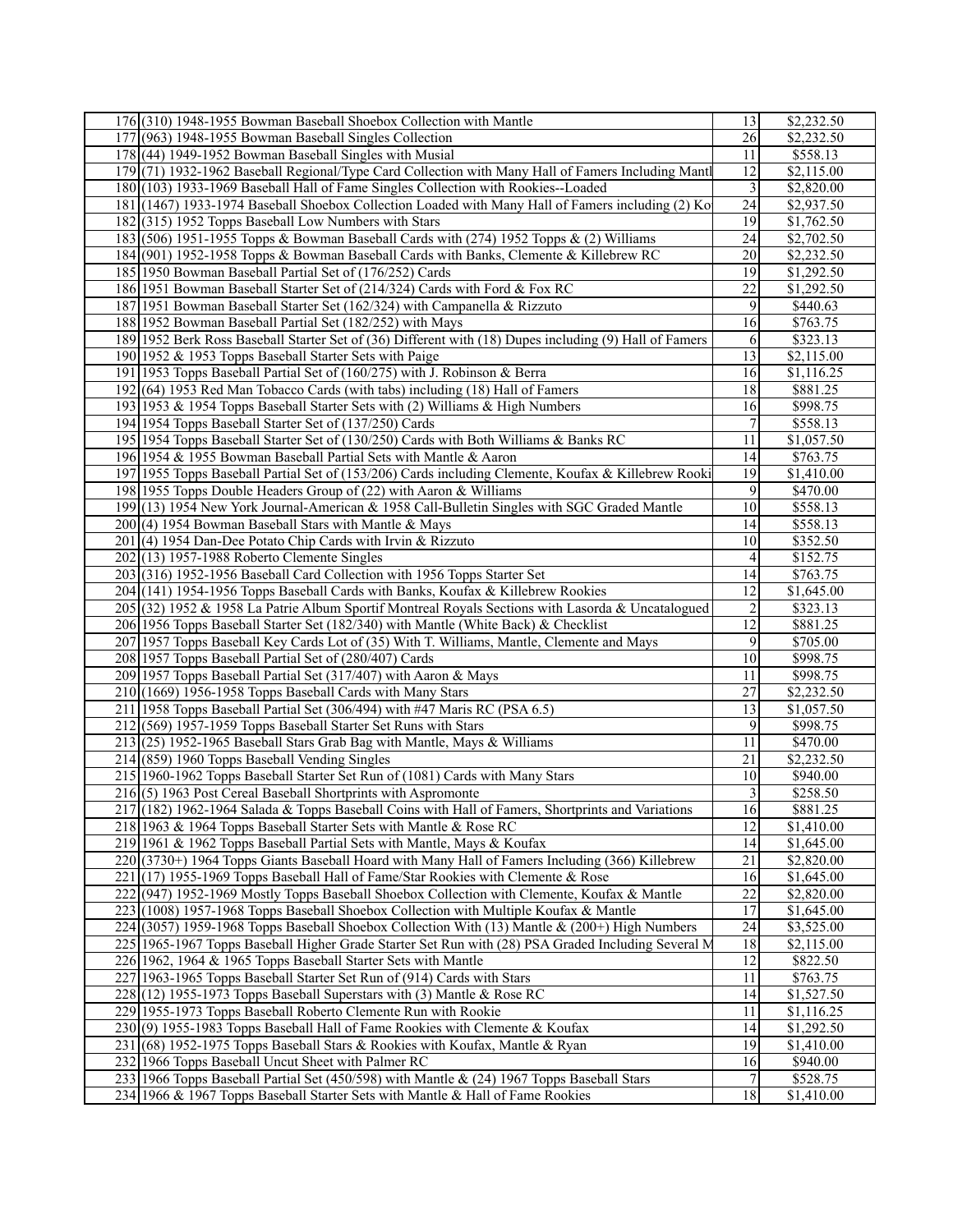| 235 (2744) 1957-1978 Topps Baseball Shoebox Collection Loaded with Hall of Famers & Stars          | 18               | \$2,232.50           |
|----------------------------------------------------------------------------------------------------|------------------|----------------------|
| 236 1969-1978 Topps Baseball Starter Set Run                                                       | 5                | \$646.25             |
| 237 (4285) 1955-1972 Topps Baseball Cards with Reggie Jackson Rookie                               | 13               | \$1,645.00           |
| $238(2917)$ 1960-1967 Topps Baseball Singles With Stars                                            | 34               | \$3,818.75           |
| 239 1968 & 1969 Topps Baseball Partial/Starter Sets with Mantle & R. Jackson RC                    | 10               | \$763.75             |
| 240 (1162) 1960-1972 Topps Baseball Shoebox Collection with Many Stars Including Mantle            | 15               | \$998.75             |
| 241 (1611) 1966-1969 Topps Baseball Starter Set Run with Stars                                     | 8                | \$998.75             |
| 242 (3783) 1969-1977 Topps Baseball Singles Collection                                             | 9                | \$705.00             |
|                                                                                                    |                  |                      |
| 243 1972-1974 Topps Baseball Partial Set Run                                                       | 6                | \$440.63             |
| $244$ (492) 1975-1989 Baseball Hall of Famer/Star Rookie Cards with (9) Henderson & (21) Ripken    | 26               | \$2,467.50           |
| 245 (9000+) 1979 Topps Baseball Vending Hoard With Many Stars                                      | 10               | \$705.00             |
| 246 1956 Topps Baseball Five-Cent Display Box                                                      | 10               | \$646.25             |
| 247 (4) 1960s-1970s Topps Baseball Test Issue Display Boxes                                        |                  | \$176.25             |
| $248(22)$ 1986-1992 Topps Baseball Wax, Rack, Vending & Set Cases                                  | 15               | \$1,175.00           |
| $249(8)$ Tough 1934-1947 Baseball & Non-Sport Wax Wrappers                                         | 12               | \$323.13             |
| 250 1951-1959 Topps Baseball Run of (16) Wax Wrappers with Variations                              | 17               | \$1,527.50           |
| 251 (23) 1951-1988 Multi-Sport Wax Wrappers with 1951 Topps Connie Mack All-Stars                  | 13               | \$381.88             |
| 252 1960-1993 Topps Baseball Run of (80) Wrappers with Variations, Oddball & Test Issues           | 20               | \$1,116.25           |
| 253 (4) 1954-1961 Topps Baseball Christmas Hobby Racks                                             | 9                | \$587.50             |
| 254 (12) 1983-1984 Topps & Fleer Baseball Wax Boxes with Michigan Test                             | 10               | \$1,057.50           |
| 255 1984 & 1985 Topps Baseball Rack Cases                                                          | 14               | \$1,116.25           |
| 256 1985 Donruss Baseball Wax Box Case                                                             | 10               | \$998.75             |
| 257 (20) 1981-1987 Baseball Rack & Cello Boxes with (58) Loose Racks                               | 12               | \$1,762.50           |
| 258 1985 & 1988 Topps Baseball Six-Box Rack Cases & (343) 1986-1989 Topps Racks                    | 17               | \$763.75             |
| 259 1906 World Series Game 3 Program Issued at West Side Grounds - Cubs vs White Sox               | 14               | \$6,462.50           |
| 260 1910 World Series Game 2 Shibe Park Ticket Stub - PSA Authentic                                | 12               | \$1,527.50           |
| 261 1920 World Series League Park Game 6 Ticket Stub                                               | $\overline{7}$   | \$470.00             |
| 262 1920 World Series Game 7 Ticket Stub - Rare Example (PSA Authentic)                            | $\overline{15}$  | \$1,527.50           |
|                                                                                                    |                  |                      |
| 263 1975 World Series Game 6 Fenway Park PSA 6 Full Ticket - Fisk HR                               | 2                | \$940.00             |
| 264 1911 Boston Rustlers vs. New York Giants South End Grounds Program - Young's Last Boston Appe  | $\boldsymbol{0}$ | \$0.00               |
| 265 1925 World Series Program Issued at Griffith Stadium                                           | 8                | \$528.75             |
| 266 1929 World Series Game 2 Wrigley Field Full Ticket (Foss HR) - PSA Authentic                   | 8                | $\overline{$}352.50$ |
| $267(18)$ 1904-1943 Baseball Related Guides & Publications                                         | 5                | \$282.00             |
| 268 1919-1947 Baseball Publications Lot of (17) With Reach and Spalding Guides                     | 2                | \$129.25             |
| 269 1941 World Series Game 5 Ebbets Field PSA 5 Full Ticket - Highest Graded                       | 6                | \$587.50             |
| 270 1946 World Series Game 4 Fenway Park Full Ticket - PSA Authentic                               | 5                | \$381.88             |
| 271 1948 "The Babe Ruth Story" Very Rare Japanese Version                                          | $\theta$         | \$0.00               |
| 272 1904 "American League Official Base Ball Rules-Schedules and Records" Book                     |                  | \$176.25             |
| 273 1922 World Series Game 1 Giants-Yankees Polo Grounds Ticket Stub - PSA Authentic               | 8                | \$270.25             |
| 274 1937-1938 Pennsylvania High School Baseball Scorebook with Musial                              | 0                | \$0.00               |
| 275 August 19, 1940 Ticket From Jimmie Foxx No. 497 and Ted Williams No. 49 - PSA 4                | $\boldsymbol{0}$ | \$0.00               |
| 276 (6) 1946-1950 Canadian "The Standard" Full Magazines with Rare Jackie Robinson Pre-Dodgers Iss | $\,1$            | \$235.00             |
| 277 1948 World Series Program & Ticket Stub and 1954 All-Star Program Cleveland                    | $\overline{5}$   | \$164.50             |
| 278 June 14, 1952 Braves Field Ticket Stub From Spahn's 18-Strikeout Game                          | $\boldsymbol{0}$ | \$0.00               |
| 279 First Two 1954 Sports Illustrated Issues with Topps Baseball Inserts                           | 12               | \$352.50             |
| 280 April 17, 1956 Crosley Field Ticket Stub From Frank Robinson's Debut - PSA 2                   | 0                | \$0.00               |
| 281 April 17, 1956 Ebbets Field Ticket Stub from Drysdale Debut - PSA 1                            | $\mathbf{0}$     | \$0.00               |
| 282 1958 MLB All-Star Game Program & Ticket Stub                                                   | 9                | \$211.50             |
| 283 1969 World Series Shea Stadium Press Credential and Vintage Ticket Stub                        | 6                | \$211.50             |
| 284 1951 Phantom World Series Program Yankees vs. Dodgers                                          | 7                | \$499.38             |
| 285 Hank Aaron April 13, 1954 Major League Debut Ticket Stub - PSA 2                               | 6                | \$381.88             |
|                                                                                                    |                  | $\overline{$}235.00$ |
| 286(2) June 21, 1955 Yankee Stadium Ticket Stubs - Mantle HR to Dead-Center Bleachers              |                  |                      |
| 287 1965 World Series Game 1 Metropolitan Stadium PSA 9 Full Ticket - Highest Graded               | 0                | \$0.00               |
| 288 Sandy Koufax 1965 World Series Lot With Game 5 Program/Stub and Game 7 Stub                    |                  | \$235.00             |
| 289 July 12, 1966 Major League All-Star Game Busch Stadium Full Ticket - PSA 4                     | 7                | \$470.00             |
| 290 1967 New York Mets Shea Stadium Opening Series Program - Seaver's Debut                        |                  | \$176.25             |
| 291 May 17, 1970 Crosley Field Ticket Stub from Aaron's 3000th Hit - PSA 2                         | $\overline{4}$   | \$381.88             |
| 292 1936-1984 Baseball Publications Lot of (161) with Who's Who, Street & Smith and Many Great Co  | 12               | \$587.50             |
| 293 1941-1978 Baseball Programs/Yearbooks Lot of (64) With World Series Programs                   | 6                | \$246.75             |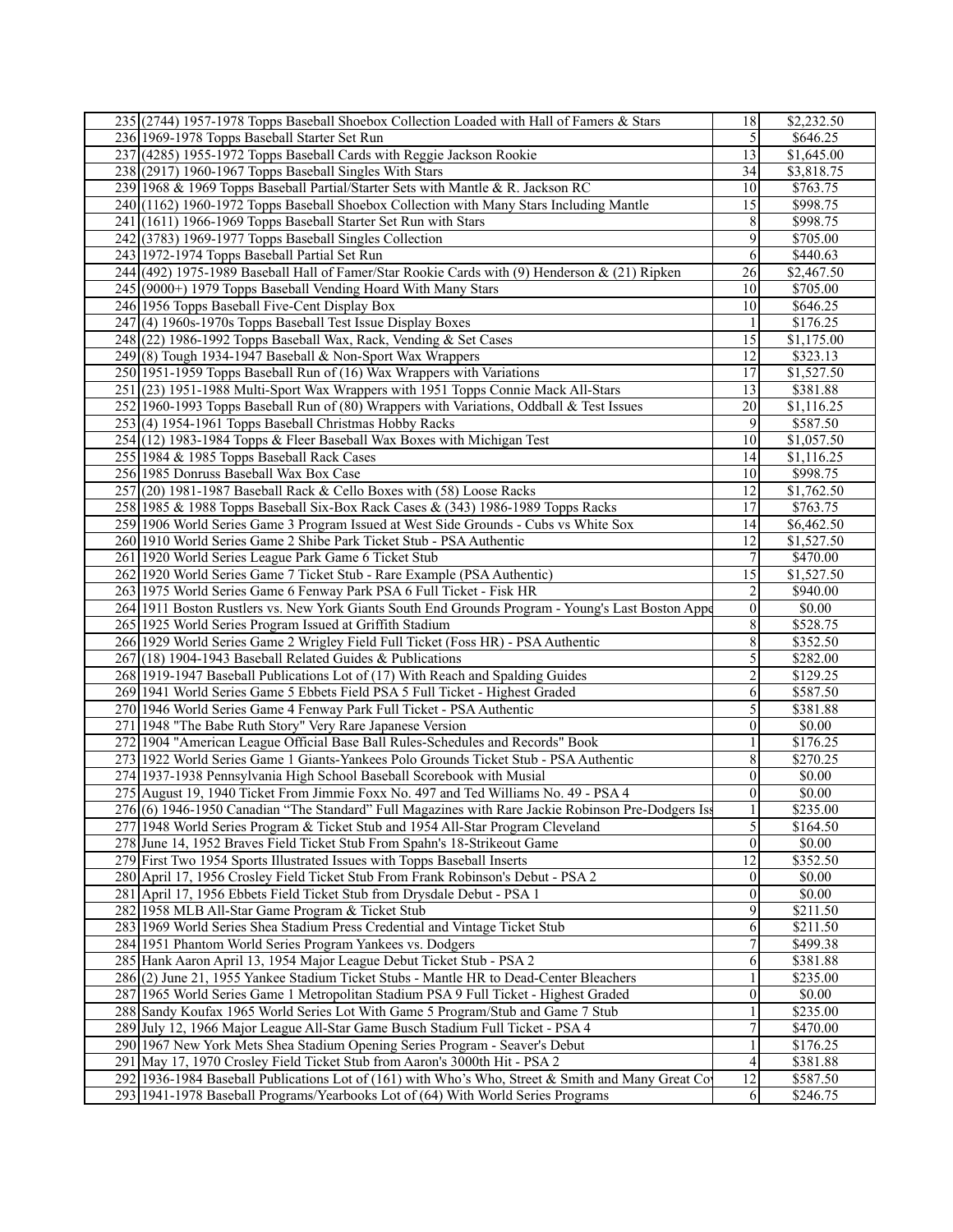| 294 1940s-1970s Baseball Publication Lot of (190+) With Annual Red Books and Registers                | 4                       | \$211.50               |
|-------------------------------------------------------------------------------------------------------|-------------------------|------------------------|
| 295 1940s-2000s Near-Complete Run of A.L. Red Book and N.L. Green Book                                | 4                       | \$270.25               |
| 296 High-Grade "First Year" MLB Team Yearbooks With Orioles, Dodgers, Giants and Colt .45s            | 12                      | \$470.00               |
| 297 1954-1966 Orioles Publications/Tickets Lot With 1954, All-Star and World Series Programs          | 8                       | \$352.50               |
| 298 1950-1969 (10) Different Cleveland Indians Sketchbooks/Yearbooks High Grade                       | 3                       | \$352.50               |
| 299 (37) 1957-1983 St. Louis Cardinals Programs & Scorecards with Signed Dean—Full JSA                | 9                       | \$282.00               |
| 300 1948-1978 Philadelphia Phillies Publications Lot of (98) With First-Ever Veterans Stadium Program | 18                      | \$1,116.25             |
|                                                                                                       |                         |                        |
| 301 1949-2003 Philadelphia Phillies Yearbook Run of (54)                                              | 20                      | \$2,115.00             |
| 302 1940-2005 Phillies Ticket & Schedule Collection with World Series, 1943 All-Star Game & Phanton   | 20                      | \$1,175.00             |
| 303 1947-1990s Philadelphia Phillies Publication Lot of (107) with (2) 1950 World Series Programs     | 16                      | \$646.25               |
| 304 1976 World Series Game 4 Yankee Stadium PSA 9 Ticket Stub - Highest Graded                        | 8                       | \$470.00               |
| 305 1986 World Series Game 6 Shea Stadium PSA 5 Full Ticket - Buckner's Error                         | 6                       | \$705.00               |
| 306 1999 World Series Game 4 Yankee Stadium Full Ticket - PSA 10                                      | $\boldsymbol{0}$        | \$0.00                 |
| 307 July 9, 2011 Derek Jeter 3000th Hit Full Yankee Stadium Ticket - PSA 9                            |                         | \$235.00               |
| 308 1952-1957 World Series and All-Star Game Press Pin Bracelet                                       | 3                       | \$1,175.00             |
| 309 1916-1954 Baseball Magazine M114 Premiums Lot of (117)                                            | 10                      | \$1,292.50             |
| 310 (88) 1913-1987 Mostly Baseball Treasure Chest with Yankees Sketchbooks & Display Boxes            | 12                      | \$646.25               |
| 311 (220+) 1930s-1990s Mostly Baseball Souvenir Pin Hoard                                             | 33                      | \$1,527.50             |
| 312 Circa 1920s-1930s Babe Ruth All-America Athletic Underwear in Original Box                        | 5                       | \$528.75               |
| 313 T'm For Larry Doby" Circa 1947 Full Size Pennant (Rare)                                           | 10                      | $\overline{$1,292.50}$ |
| 314 1948 & 1949 Cleveland Indians Pencil Clip Near Sets with Pencils                                  | 14                      | \$528.75               |
| 315 1950, 1951 & 1952 Cleveland Indians Pencil Clip Near Sets with Pencils                            | 10                      | \$411.25               |
| 316 Circa 1950s Washington Senators "Old Georgetown Beer" Original Chalk Scoreboard                   | 10                      | \$558.13               |
| 317(5) New York Yankees Signed/Unsigned Items with DiMaggio Signed Photo & Mantle Wire Photo          | 4                       | \$270.25               |
| 318 Philadelphia A's Collection of (4) With Vintage News Service Photos and Mitchell & Ness Jacket    | 1                       | \$176.25               |
| 319 "Safe at Home" 1962 Original US 1 Sheet Linen-Backed Movie Poster                                 | 8                       |                        |
|                                                                                                       |                         | \$587.50               |
| 320 Unsigned Baseball Equipment and Apparel Lot of (19) With T. Williams Mitchell & Ness Jersey       | 11                      | \$323.13               |
| 321 1950s-1990s Philadelphia Phillies Pin/Button Collection with World Series Press Pins              | 33                      | \$1,762.50             |
| 322 1997 Jackie Robinson Commemorative Gold Coin Set                                                  | 12                      | \$763.75               |
| 323 Incredibly Preserved 1904 "Husky Hans" Honus Wagner Sheet Music                                   | 6                       | \$323.13               |
| 324 Babe Ruth 1928 Sheet Music and Rare Matching Pin                                                  | $\overline{c}$          | $\overline{$}129.25$   |
| 325 1935 Lou Gehrig Sheet Music                                                                       | 10                      | \$352.50               |
| 326 1940s Joe DiMaggio Spalding Model Glove                                                           | 0                       | \$0.00                 |
| 327 1940s "Rochester" Industrial League Baseball Ensemble                                             | 0                       | \$0.00                 |
| 328 1948 Bob Feller "How to Pitch" Pin with Ribbon & Charms                                           | 6                       | \$176.25               |
| 329 1950s Rempel Brooklyn Dodgers Bum Ceramic Ashtray                                                 | 3                       | \$199.75               |
| 330 1954-1973 Baltimore Orioles Schedule Lot of (20) - Complete Run                                   | 23                      | \$822.50               |
| 331 1977 All-Star Game Yankee Stadium Ticket Stub and Press Charm                                     | 0                       | \$0.00                 |
| 332 1936-2009 Hall of Fame Induction Bat Near-Complete Run of (67/68)                                 | 3                       | \$3,525.00             |
| 333 1910s-1920s "Black Betsy" Spalding Store Model Bat                                                | 12                      | \$499.38               |
| 334(3) Philadelphia Phillies World Series Black Bats With 1950, 1980 and 1983                         | 18                      | \$763.75               |
| 335 Circa 1900s Charles Conlon Type I Photo of Christy Mathewson with PSA/DNA                         | $\boldsymbol{0}$        | \$0.00                 |
| 336(5) 1953-1971 Mickey Mantle Original News Service Photographs                                      | $\overline{\mathbf{3}}$ | \$223.25               |
| 337 1930s-1960s New York Yankees Photograph Lot of (8)                                                | 2                       | \$188.00               |
| 338 (13) Yankees News Service/Wire Photos with Ruth, Gehrig, Mantle, DiMaggio and More                | 9                       | \$282.00               |
| 339 1951 Mickey Mantle Original Wire Photo from Call-Up with Casey Stengel                            | 8                       | \$470.00               |
| 340 1961-63 Mickey Mantle Bobbing Head in Seattle Pilots Box                                          | 11                      | \$440.63               |
|                                                                                                       |                         |                        |
| 341 1961-63 Willie Mays Bobbing Head in Original Box                                                  | 6                       | \$440.63               |
| 342 Baseball Batter & Catcher Rittgers                                                                | 14                      | \$381.88               |
| 343 1940s L.L. Rittgers Baseball and Wrestling Statue Sets                                            | 2                       | \$188.00               |
| 344 1940s L.L. Rittgers Football and Bowling Statue Pairings                                          | 12                      | \$470.00               |
| 345 Rittgers Army General, Private & Blonde                                                           | 6                       | \$270.25               |
| 346 (8) 1960s CFL "Kail Like" Lineman Statues                                                         | 13                      | \$1,292.50             |
| 347 1950s Gibbs-Connor Los Angeles Rams Bank                                                          | 4                       | \$152.75               |
| 348 (4) Baltimore Orioles Nodders from the 2007 Movie "Hairspray"                                     | 5                       | \$164.50               |
| 349 1928 Babe Ruth and Lou Gehrig Dual-Signed Baseball With Full JSA                                  | 16                      | \$8,812.50             |
| 350 1920s Babe Ruth/Lou Gehrig Signed Baseball With Full JSA                                          | 22                      | \$2,467.50             |
| 351 1933 World Series Notable Attendees Signed Ball With Ruth and Wagner - Full JSA                   | 8                       | \$2,467.50             |
| 352 Babe Ruth 1923 Single-Signed Baseball With Full JSA                                               | 14                      | \$1,527.50             |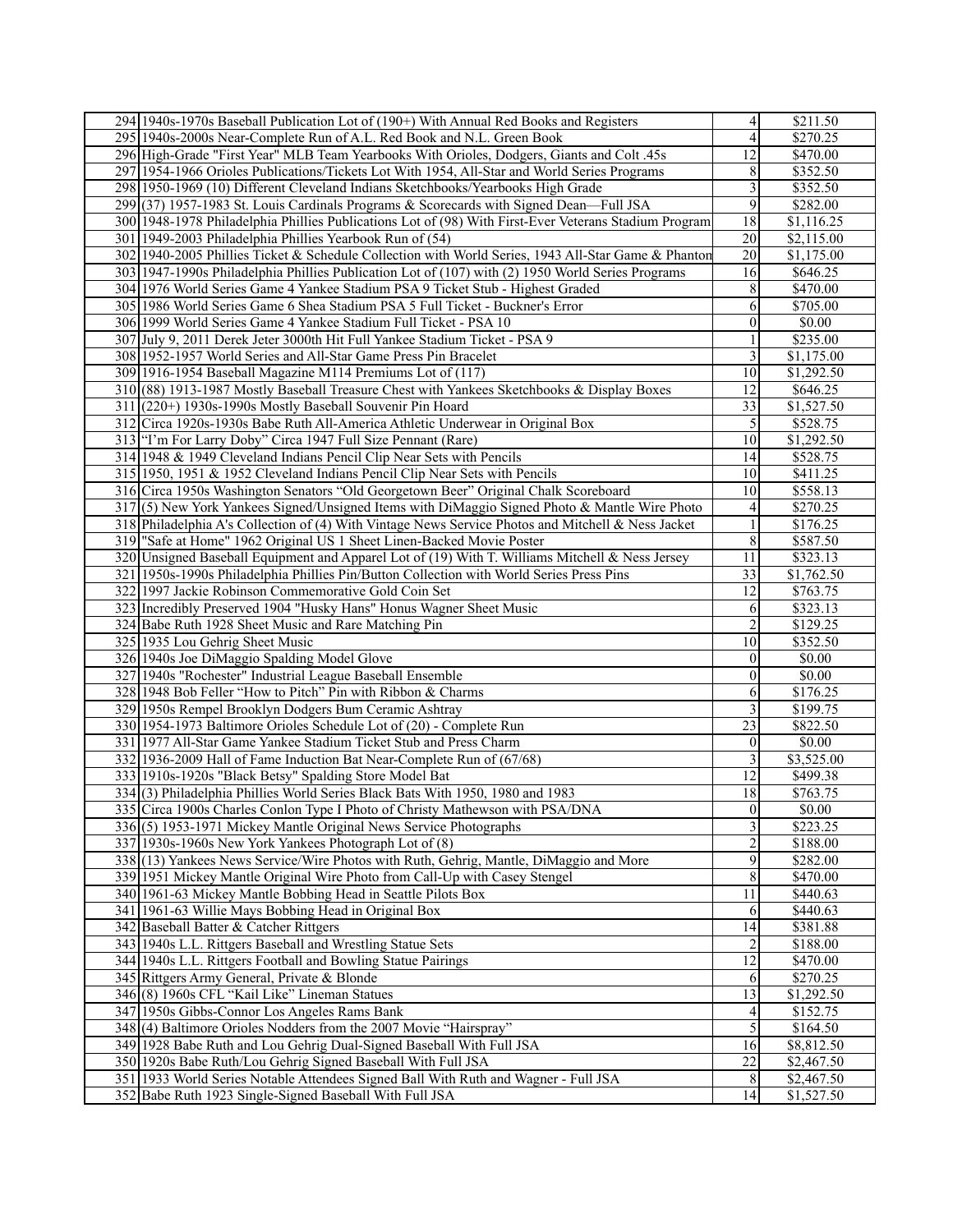| 353 1948 New York Yankees Team-Signed Baseball With DiMaggio, Berra, Rizzuto and Full JSA         | 9                | \$587.50             |
|---------------------------------------------------------------------------------------------------|------------------|----------------------|
| 354 1951 Multi-Signed Baseball From Mickey Mantle's Wedding Night                                 | 18               | \$2,115.00           |
| 355 1964 A.L. Champion New York Yankees Team-Signed Ball With Mantle, Maris and Full JSA          | 13               | \$940.00             |
| 356 September 20, 1987 Mike Schmidt Signed Record-Breaking Home Run Ball - Full JSA               | 27               | \$3,525.00           |
| 357 Connie Mack Single-Signed Baseball - PSA/DNA 5.5                                              | 14               | \$1,116.25           |
| 358 Carl Hubbell Single-Signed Baseball - PSA/DNA 7.5                                             | 14               | \$470.00             |
| 359 Bill Terry Single-Signed Baseball                                                             | 4                | \$223.25             |
| 360 Earl Averill Single-Signed Baseball - Full JSA                                                | 0                | \$0.00               |
|                                                                                                   |                  |                      |
| 361 1951 A.L. All-Stars Team-Signed Ball With J. DiMaggio, T. Williams and Full JSA               | 7                | \$705.00             |
| 362 1954 World Champion New York Giants Team-Signed Ball With Mays, Durocher and Full JSA         | 7                | \$881.25             |
| 363 1957 Brooklyn Dodgers Team-Signed Ball With Campanella, Koufax, Drysdale and Full PSA/DNA     | 19               | \$1,645.00           |
| 364 1963 Pittsburgh Pirates Team-Signed Ball With Clemente and Full JSA                           | 7                | \$352.50             |
| 365 1965 Pittsburgh Pirates Team-Signed Ball With Clemente, Stargell and Full JSA                 | 1                | \$293.75             |
| 366 1958-1969 Hall of Fame Multi-Signed Baseball With Frick, Stengel and Full JSA                 | 11               | \$705.00             |
| 367 1966 World Champion Baltimore Orioles Team-Signed Ball With Palmer, B. Robinson and Full JSA  | 4                | \$270.25             |
| 368 1968 A.L. All-Stars Team-Signed Ball With Mantle and Full JSA                                 | 11               | \$940.00             |
| 369 Multi-Signed Triple Crown Winner Baseball with Mantle, Williams, F. Robinson & Yaz - PSA/DNA  | 14               | \$1,116.25           |
| 370 New York Center Fielders Ball Signed by (4) With J. DiMaggio, Mantle and Full JSA             | 12               | \$558.13             |
| 371 Ted Williams/Joe DiMaggio Dual-Signed Baseball - Full JSA                                     | 5                | \$411.25             |
| 372 Hall of Famer and Superstar Signed Baseball With Mantle, Maris and Full JSA                   | 8                | \$646.25             |
| 373 500 Home Run Club Signed Baseball With (11) Including Mantle, Aaron and Williams - Full JSA   | 12               | \$705.00             |
| 374 Mickey Mantle Single-Signed Baseball With "No. 7" Inscription - Full JSA                      | 9                | \$705.00             |
| 375 1976 National League All-Star Team-Signed Ball With (6) Hall of Famers and Full JSA           | 12               | \$940.00             |
| 376 OAL Baseball Signed by (4) Triple Crown Winners With Mantle, Williams and Full JSA            | 9                | \$705.00             |
| 377 Joe DiMaggio Single-Signed Baseball With "361 HRs" Inscription - Full JSA                     | 6                | \$470.00             |
| 378 Ted Williams Signed Baseball With "1941 - 406" Inscription - Full JSA                         | 12               | \$528.75             |
| 379 Mickey Mantle Single-Signed Baseball With "No. 7" Inscription - Full JSA                      | 9                | \$705.00             |
|                                                                                                   |                  |                      |
| 380 2008 World Champion Philadelphia Phillies Team-Signed Ball With Full JSA                      | 18               | \$1,057.50           |
| 381 1960 Philadelphia Phillies Team-Signed Ball With Full JSA                                     |                  | \$117.50             |
| 382 1980 Baltimore Orioles Team-Signed Ball With Palmer, Weaver, Murray, Hazewood and Full JSA    |                  | \$176.25             |
| 383 1960s-1970s Baltimore Orioles Multi-Signed Reunion Ball Signed - Full JSA                     | $\boldsymbol{0}$ | \$0.00               |
| 384 Sandy Koufax UDA Single-Signed Baseball                                                       | 6                | \$323.13             |
| 385 Curt Flood Single-Signed Baseball With Full JSA                                               | 8                | \$381.88             |
| 386 1998 National League All-Star Team Signed Ball With Gwynn, Maddux and Full JSA                | 20               | \$1,057.50           |
| 387 1947 Red Sox and 1958 Reds Team-Signed Balls With T. Williams and F. Robinson                 | 13               | \$352.50             |
| 388 1963 and 1964 Detroit Tigers Team-Signed Baseballs - Individual Full JSA                      | 9                | $\overline{$}270.25$ |
| 389(2) Multi-Signed Boston Red Sox Baseballs With All-Time Greats and 1964 Team - Full JSA        | $\overline{c}$   | \$246.75             |
| 390 (2) Brooklyn Dodgers Reunion Signed Baseballs With Koufax, Drysdale, Reese and Full JSA       | 17               | \$499.38             |
| 391 1969 Baltimore Orioles AL Champions & 1967 Team-Signed Baseballs                              | 2                | \$323.13             |
| 392 1976 and 1977 N.L. East Champion Philadelphia Phillies Team-Signed Balls - Full JSA           | 15               | \$558.13             |
| 393 All-Time Milwaukee Braves Greats and 1982 Brewers Team-Signed Balls With Full JSA             | $\boldsymbol{0}$ | \$0.00               |
| 394 (3) Signed Baseballs With Mays, T. Williams and Mantle/Williams - Individual JSA              | $\overline{11}$  | \$881.25             |
| 395(2) 1993 National League Champion Philadelphia Phillies Team-Signed Balls - Full JSA           | 9                | \$323.13             |
| 396 Willie, Mickey and the Duke Single-Signed Baseballs                                           | 6                | \$470.00             |
| 397(3) 2003-2005 Rochester Red Wings Team-Signed Balls With Morneau                               | $\boldsymbol{0}$ | \$0.00               |
| 398 Cincinnati Reds Team-Signed Baseball Lot of (3) With 1970s Stars                              | 17               | \$440.63             |
| 399 (4) New York Yankees Reunion Signed Baseballs With J. DiMaggio, Mantle and Ford               | 21               | \$1,410.00           |
| 400 1996, 1997 and 1998 All-Star Team-Signed Baseballs - Full JSA                                 | 18               | \$763.75             |
| 401 (24) Single-Signed Hall of Famer Baseballs With J. DiMaggio, Koufax and Mays                  | 18               | \$1,645.00           |
| 402(4) 1963-1970 Detroit Tigers Team-Signed Baseballs - Individual Full JSA                       | 15               | \$587.50             |
| 403 Dual-Multi-Signed Baseball Lot of (5) With Aaron/Mathews                                      | 11               | \$323.13             |
|                                                                                                   | $\boldsymbol{0}$ |                      |
| 404 Aug. 1, 2000 Team USA vs. Taiwan Exhibition Game Lot of (4) with Team-Signed Baseballs & Tick |                  | \$0.00               |
| 405 (12) Single-Signed Baseballs with Mickey Mantle, Willie Mays & Hank Aaron                     | 11               | \$763.75             |
| 406 Autographed Baseball Collection of (12) With Ryan, Weaver and 1964 Dodgers                    | 15               | \$646.25             |
| 407 (16) Single-Signed Baseballs With Aaron and A-Rod                                             | 11               | \$763.75             |
| 408 1977-2009 Phillies Team-Signed Ball Run of (26) With 1980, 1993 and 2008                      | 21               | \$2,467.50           |
| 409 Hall of Fame and Superstar Single-Signed Baseball Lot of (30)                                 | 15               | \$881.25             |
| 410 (56) Hall of Famer and Superstar Signed Baseballs With Aaron, Dickey and Mays                 | 24               | \$2,702.50           |
| 411 Original 1951 Photo Signed by DiMaggio, Mantle and T. Williams - Full JSA                     | 10               | \$2,232.50           |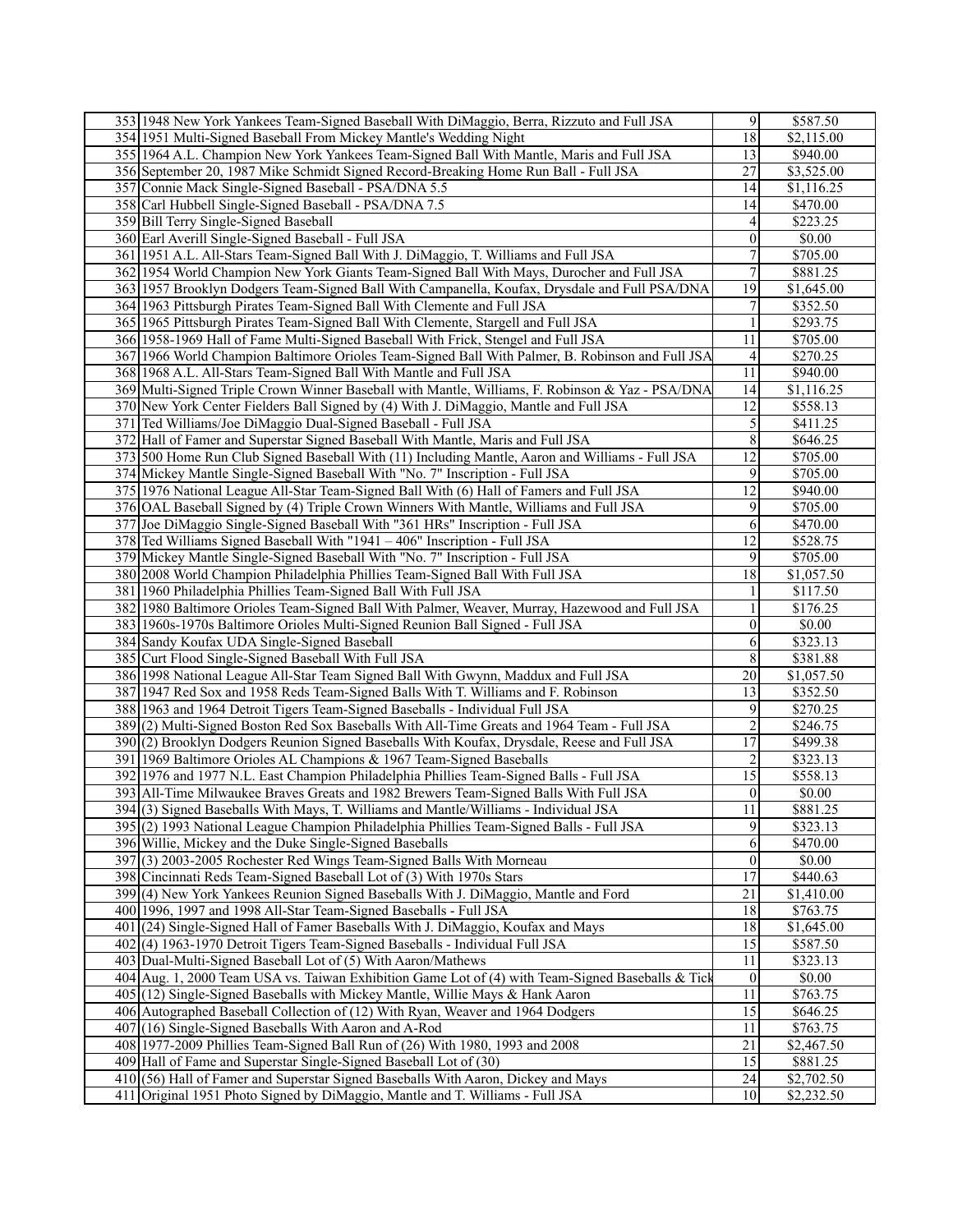| 412(111) Baseball Autographed 8x10 Photographs with (55) Hall of Famers—Loaded                                                                                                             | 19                      | \$1,880.00           |
|--------------------------------------------------------------------------------------------------------------------------------------------------------------------------------------------|-------------------------|----------------------|
| 413 Roberto Clemente Reverse-Signed Photograph - PSA "Authentic"                                                                                                                           | 16                      | \$881.25             |
| 414 Mickey Mantle & Joe DiMaggio Signed 11x14 Photograph with 1951 Inscription & Full PSA                                                                                                  | 9                       | \$528.75             |
| 415 J. DiMaggio/Mantle/T. Williams Signed Photograph With Full PSA/DNA                                                                                                                     | 10                      | \$822.50             |
| 416 Roger Maris Signed Early-1960s Original Photograph - Full JSA                                                                                                                          | 4                       | \$411.25             |
| 417 Mickey Mantle, Ted Williams Single-Signed Framed Photos - Full JSA                                                                                                                     | 12                      | \$646.25             |
|                                                                                                                                                                                            |                         |                      |
| 418 1994-95 Puerto Rican "Dream Team" Photo Signed by (9) With R. Alomar and B. Williams                                                                                                   | $\boldsymbol{0}$        | \$0.00               |
| 419(3) Autographed Photographs With Koufax, Mantle and Mantle/Slaughter - Individual Full JSA                                                                                              | 9                       | \$411.25             |
| 420(4) Dual-Signed Photos Each with Mickey Mantle - Individual Full JSA LOAs                                                                                                               | 15                      | \$881.25             |
| 421 (4) Signed Oversized Photos With (2) Koufax, Mays and T. Williams                                                                                                                      | 13                      | \$822.50             |
| $422(5)$ Ted Williams Signed Photos with (3) Framed                                                                                                                                        | 13                      | $\overline{$}763.75$ |
| $423$ (25) Baseball Autographed 8x10 Photographs with Aaron, DiMaggio & Mantle                                                                                                             | 10                      | \$646.25             |
| 424 Baseball Hall of Fame/Stars Signed Flats Lot of (48) With T. Williams and Musial                                                                                                       | 15                      | \$646.25             |
| 425 Mickey Mantle UDA Signed and Framed Photo                                                                                                                                              | 7                       | \$705.00             |
| 426 1955 World Series 20x16 Photo Signed by (48) Brooklyn Dodgers - Full JSA                                                                                                               | 15                      | \$646.25             |
| 427 New York Yankees 20x16 Photo Signed by (78) - Full JSA                                                                                                                                 | 15                      | \$411.25             |
| 428 Joe DiMaggio Circa 1932-1935 Autograph - One of the Earliest Known (PSA/DNA "Authentic")                                                                                               | 6                       | \$440.63             |
| 429 (58) Autographed Baseball Hall of Fame Plaque Postcards with Mantle, Koufax and Paige                                                                                                  | 17                      | \$1,645.00           |
|                                                                                                                                                                                            | 24                      | \$2,232.50           |
| 430(4) Perez-Steele Hall of Fame Postcards Uncut Sheets with (21) Signatures Incl. Ashburn—Full PSA<br>431 1953-1955 Artvue Hall of Fame Plaque Mel Ott Signed Postcard--PSA/DNA Authentic |                         |                      |
|                                                                                                                                                                                            | 9<br>$\overline{7}$     | \$1,116.25           |
| 432 1956-63 Artvue Hall of Fame Plaque Jimmie Foxx Signed Postcard--PSA/DNA Authentic                                                                                                      |                         | \$881.25             |
| 433 Signed 1963 Topps Baseball #540 Roberto Clemente with Full JSA                                                                                                                         | 16                      | \$3,525.00           |
| 434 Tris Speaker Signed 1952 Government Postcard - Full JSA                                                                                                                                | 9                       | \$705.00             |
| 435 Roger Maris & Elston Howard Signed Index Cards Both with Full JSA                                                                                                                      | 10                      | \$411.25             |
| 436 1980 Perez-Steele Joe Cronin Autographed Postcard--PSA/DNA Authentic                                                                                                                   |                         | \$293.75             |
| 437(7) Signed and Encapsulated Hall of Fame Postcards With Mays and T. Williams                                                                                                            | 14                      | \$499.38             |
| 438 (83) Autographed 1939-66 Baseball Exhibit Cards with Many Stars & Shortprints                                                                                                          | 16                      | \$881.25             |
| 439 (46) Perez-Steele Great Moments Autographed Cards with Aaron, Koufax & Mays                                                                                                            | 18                      | \$1,175.00           |
| 440 1978 Grand Slam Autographed Near Set of (163/200) with (37) Hall of Famers                                                                                                             | 21                      | \$2,115.00           |
| 441 1979 Diamond Greats Partial Autographed Set of (209/400) Cards                                                                                                                         | 10                      | \$881.25             |
| 442 Mickey Mantle & Joe DiMaggio Signed Cuts with Full JSA                                                                                                                                 | 4                       | \$211.50             |
| 443 1946 World Series Souvenir Scorebook Signed by Cochrane, Dean, Foxx and Speaker - Full JSA                                                                                             | 10                      | \$1,116.25           |
| 444 1972 Roberto Clemente Signed Check with Full JSA                                                                                                                                       | 20                      | \$3,818.75           |
| 445 (3) Joe DiMaggio, Mickey Mantle & Ted Williams Single-Signed Items                                                                                                                     | $\overline{c}$          | \$499.38             |
| 446 Mickey Mantle Christmas Card With Large PSA 10 Signature                                                                                                                               | 15                      | \$1,116.25           |
| 447 Willie, Mickey, Duke and J. DiMaggio Signed Photo and Baseball - Individual Full JSA                                                                                                   | 11                      | \$1,175.00           |
|                                                                                                                                                                                            | 13                      |                      |
| 448 Baseball Autograph Collection of (19) With Mays, Mathews and (2) T. Williams                                                                                                           |                         | \$763.75             |
| 449 1949 "The Cleveland Indians" First Edition Signed by (4) including Speaker--Full JSA                                                                                                   | 4                       | \$381.88             |
| 450 New York Yankees Autograph Collection of (5) With Mantle Photo and A-Rod Jersey                                                                                                        | 14                      | \$646.25             |
| $451(8)$ 1958-62 L.A. Area Publications with (5) Multi-Signed Incl. Hodges, Drysdale & "Meadowlark"                                                                                        | 10                      | \$282.00             |
| 452 Baseball Autograph Balance of Collection of (18) With 300-Game Winners and Halladay Display                                                                                            | 11                      | \$705.00             |
| 453 Koufax and Drysdale Signed Salvino Statues With Cap Signed by (4) Dodgers Hall of Famers                                                                                               | $\,$ $\,$               | \$381.88             |
| 454 Whitey Ford Signed 2003 World Series Jacket                                                                                                                                            | $\boldsymbol{0}$        | \$0.00               |
| 455 Phillies Autograph Treasure Chest of (25) With Schmidt, Carlton and Howard                                                                                                             | 8                       | \$411.25             |
| 456 Barry Bonds Lot of (6) With (3) Signed Items                                                                                                                                           | $\boldsymbol{0}$        | \$0.00               |
| 457 Sandy Koufax Signed Mitchell & Ness Dodgers Jersey - Full JSA                                                                                                                          | 16                      | \$587.50             |
| 458 Stan Musial Signed Mitchell & Ness 1940s Cardinals Jersey - Full JSA                                                                                                                   | 14                      | \$440.63             |
| 459(9) Multi/Single-Signed Nolan Ryan 7 No-Hitters Related Items                                                                                                                           | 23                      | \$528.75             |
| 460 Nolan Ryan Autograph Lot of (4) With (2) Inscribed Baseballs and (2) Flats                                                                                                             | 10                      | \$411.25             |
| 461 Sandy Koufax Autographed & Framed No-Hitter Limited Edition Display #/32--Steiner                                                                                                      | 7                       | \$270.25             |
| 462 Mickey Mantle Signed 1965 "LIFE" Magazine With "No. 7" Inscription - Full JSA                                                                                                          | 9                       | \$381.88             |
| 463 Pitching Rubber Signed by (19) Hall of Famers                                                                                                                                          | 12                      | \$293.75             |
| 464 Steve Carlton Autographed Dom Perignon Bottle from 300th Win with Inscription & JSA                                                                                                    | $\overline{\mathbf{c}}$ | \$129.25             |
| 465 Mickey Mantle Signed L/E Framed Lithograph - Full JSA                                                                                                                                  | 10                      | \$282.00             |
|                                                                                                                                                                                            |                         |                      |
| 466 Pete Rose Signed Original Robert Simon Giclee On Canvas with JSA LOA                                                                                                                   | 9                       | \$270.25             |
| 467 Ted Williams Signed "The Hitter Nonpariel" Lithograph by Beninati AP #8/9 - Full JSA                                                                                                   | $\,$ $\,$               | \$270.25             |
| 468 $(2)$ Ted Williams Signed "The Hitter Nonpariel" Lithographs by Beninati #/99 & #/209 - Full JSA                                                                                       | 15                      | \$558.13             |
| 469 Mickey Mantle Signed 1968 Sports Illustrated Poster With "No. 7" Inscription and Full JSA                                                                                              | 14                      | \$998.75             |
| 470 500 Home Run Club Framed Lithograph Signed by (11) With Mantle, Williams and Full JSA                                                                                                  | 12                      | \$499.38             |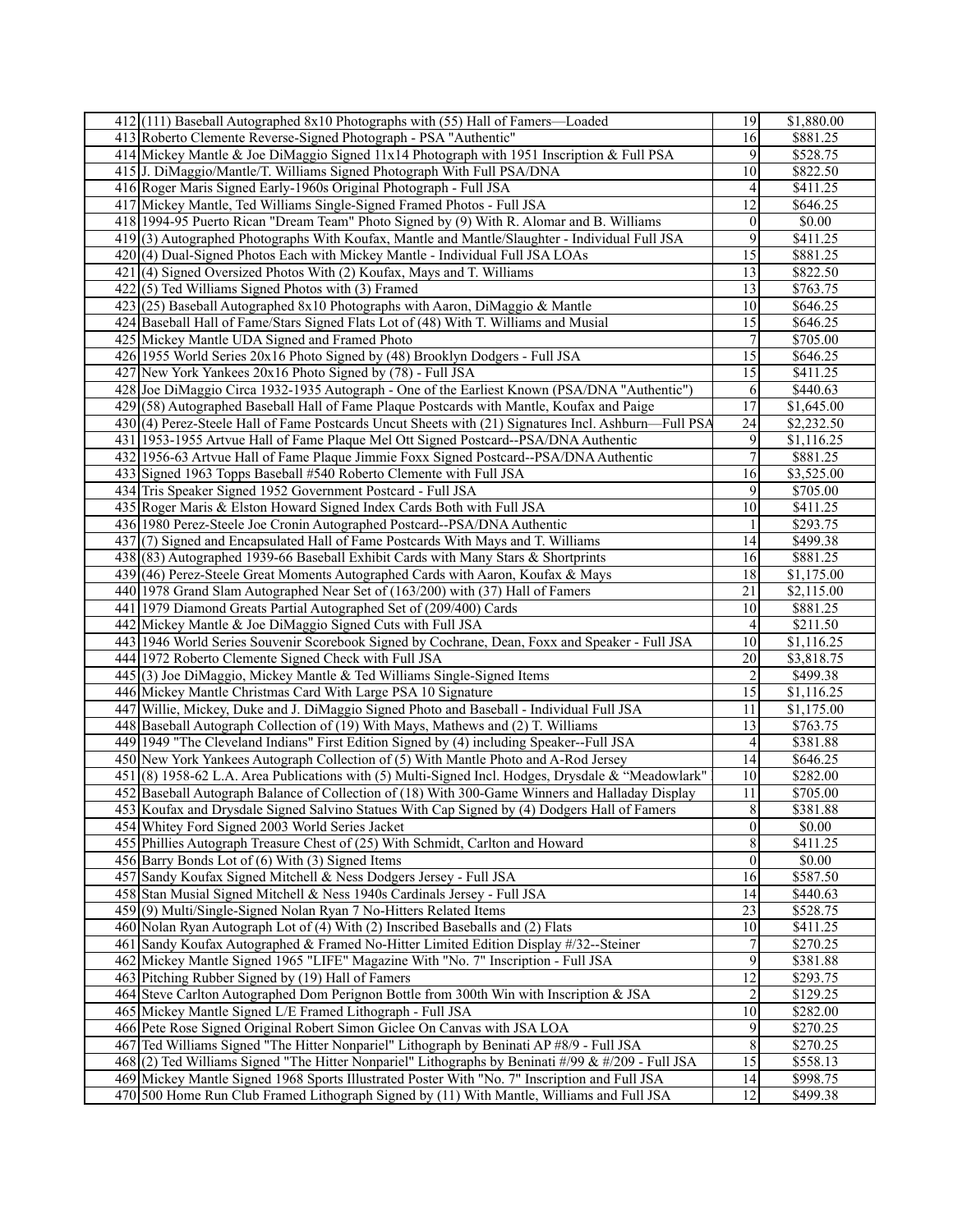| 471 1978 New York Yankees Autographed & Framed Lithograph with Full JSA                        | 6                | \$411.25             |
|------------------------------------------------------------------------------------------------|------------------|----------------------|
| 472(5) Single-Signed Baseball Hall of Famer Lithographs With Koufax and T. Williams            | 9                | \$528.75             |
| 473 Ichiro Signed Baseball and 16x20 Photograph                                                | 3                | \$258.50             |
| 474 Hall of Famer Single-Signed Bat Lot of (10) With Aaron, Mathews and Mays                   | 20               | \$1,880.00           |
| 475 1983 Carolina League Champion Lynchburg Mets Team-Signed Bat With Gooden, Dykstra and Full | $\boldsymbol{0}$ | \$0.00               |
|                                                                                                |                  |                      |
| 476 Philadelphia Phillies Commemorative Bat Lot of (13) With (5) Signed                        | 13               | \$705.00             |
| 477 Mike Schmidt 1983 Game-Worn Philadelphia Phillies World Series Home Jersey                 | 22               | \$6,462.50           |
| 478 Steve Carlton 1983 Philadelphia Phillies Game-Worn World Series Home Jersey                | 17               | \$3,525.00           |
| 479 Rusty Staub and Alan Trammell 1980s Game-Worn Warm-Up Jerseys                              | 2                | \$323.13             |
| 480 San Diego Padres Game-Worn Jersey Pair With 1983 Rasmussen and 1999 Ashby                  | $\boldsymbol{0}$ | \$0.00               |
| 481 (5) 1980s-1990s Game-Worn MLB Warm-Up Jerseys                                              | $\boldsymbol{0}$ | \$0.00               |
| 482 Steve Carlton 1988-1989 Post-Playing Career Game-Worn Phillies Warm-Up Jersey              | 5                | \$223.25             |
| 483 Alex Rodriguez Signed Game-Used 1994 Appleton Foxes Bat - Full PSA/DNA and JSA             | 4                | \$558.13             |
| 484 Rich Allen 1976 Signed Game-Used Bat - PSA/DNA GU 8                                        | 20               | \$1,410.00           |
| 485 Johnny Bench 1978 Game-Used Bat - PSA/DNA GU 8                                             | 14               | \$998.75             |
| 486 Mike Schmidt 1982 Game-Used Weighted Bat - Full PSA/DNA                                    | 4                | \$270.25             |
| 487 Steve Carlton 1986 Game-Used Bat - PSA/DNA GU 9                                            | 12               | \$646.25             |
| 488 Steve Carlton 1986 Signed Game-Issued Bat - Full JSA                                       |                  | \$176.25             |
|                                                                                                |                  |                      |
| 489 Alex Rodriguez 2001-2003 Signed Game-Used Bat - Full PSA/DNA                               | 12               | \$440.63             |
| 490 (3) 2001-2002 Scott Rolen Signed Game-Used Bats - All Full PSA/DNA                         | 6                | \$293.75             |
| 491 Jay Bruce Signed 2008 Professional Model Bat                                               | $\theta$         | \$0.00               |
| 492 Adam Dunn 2009 Game-Used Bat - Full PSA/DNA                                                | 12               | \$763.75             |
| 493 Jacoby Ellsbury 2008 Game-Used Bat - PSA/DNA GU 9                                          | 6                | \$235.00             |
| 494 Chris Heisey 2010 Signed Game-Used Bat - Full PSA/DNA                                      | $\theta$         | \$0.00               |
| 495 Evan Longoria 2009 Signed Game-Used Bat - PSA/DNA GU 9.5                                   | 18               | \$705.00             |
| 496 Andrew McCutchen 2011 Game-Used Bat - Full PSA/DNA                                         | 12               | \$323.13             |
| 497 Jorge Posada Signed 2003 Professional Model Bat                                            | 19               | \$1,175.00           |
| 498 Hanley Ramirez 2009 Signed Game-Used Bat - Full PSA/DNA                                    | 5                | \$235.00             |
| 499 Grady Sizemore 2009 Professional Model Bat                                                 |                  | \$176.25             |
| 500 Alan Trammell 1991-1996 Signed Professional Model Bat                                      |                  | \$176.25             |
| 501 Dan Uggla 2006-2008 Professional Model Bat                                                 |                  | \$176.25             |
| 502 Matt Wieters 2008 Game-Used Bat                                                            | 4                | \$211.50             |
| 503 Dave Winfield 1991 Professional Model Bat                                                  |                  | \$176.25             |
|                                                                                                | 8                |                      |
| 504 Ryan Zimmerman 2006-2007 Game-Used Bat - PSA/DNA GU 7                                      |                  | \$411.25             |
| 505 Ryan Zimmerman Signed 2010 Professional Model Bat                                          | 6                | \$258.50             |
| 506 Barry Bonds 1997-1998 Signed Game-Used Bat - Full PSA/DNA                                  | 23               | \$881.25             |
| 507 Joe Morgan 1983 Signed Professional Model Bat - Full PSA/DNA                               |                  | \$117.50             |
| 508 Jorge Posada 2003 Professional Model Bat - Full PSA/DNA                                    | 7                | \$188.00             |
| 509 Omar Vizquel 1990s Signed Game-Used Bat                                                    | 2                | \$223.25             |
| 510 Game-Used Bat Lot of (5) With (3) Signed                                                   | 11               | \$323.13             |
| 511 Pete Rose 1980 World Champion Philadelphia Phillies Game-Issued Road Pants                 | 5                | \$246.75             |
| 512 Pete Rose 1981 Game-Worn Philadelphia Phillies Road Pants                                  | $\overline{7}$   | \$293.75             |
| 513 Mike Schmidt 1984 Game-Worn Philadelphia Phillies Road Pants                               | 11               | \$381.88             |
| 514 1990s New York Mets Game-Worn Jacket                                                       | $\theta$         | \$0.00               |
| 515 Hanley Ramirez Signed Game-Used Lot With Bat, Shoes and Batting Gloves                     | 6                | \$323.13             |
| 516 Miguel Cabrera Signed, Game-Used Bat, Batting Gloves and (3) Signed Baseballs              | 13               | \$558.13             |
| 517 Carlos Santana 2010-2011 Signed Game-Used Lot of (3) With Bat, Shoes and Batting Gloves    | 4                | $\overline{$270.25}$ |
| 518 Gordie Howe 1965-66 Game-Used Detroit Red Wings Team-Signed Stick - Full JSA               | 13               | \$1,175.00           |
| 519 Pete Mahovlich 1968-69 Game-Used Detroit Red Wings Team-Signed Stick - Full JSA            | 3                | \$528.75             |
| 520 1990-91 Stanley Cup Champion Pittsburgh Penguins Team-Signed Ron Francis Game-Used Stick - |                  | \$381.88             |
|                                                                                                | 4<br>3           |                      |
| 521 Early-1950s New York Yankees Game-Worn Bullpen Jacket                                      |                  | \$705.00             |
| 522 Earl Rapp 1952 St. Louis Browns Game-Worn Jacket                                           | 8                | \$998.75             |
| 523 Roger Bossard 1967-69 Chicago White Sox Game-Worn Jacket                                   |                  | \$470.00             |
| 524 Walt Alston 1970s Los Angeles Dodgers Game-Worn Jacket                                     | $\boldsymbol{0}$ | \$0.00               |
| 525 Cito Gaston 1976 Game-Worn Atlanta Braves Jacket                                           | 9                | \$558.13             |
| 526 1970s Montreal Expos Game-Worn Jacket                                                      |                  | \$235.00             |
| 527 Dave Skaggs 1977-1979 Game-Worn Baltimore Orioles Warm-Up Jacket                           |                  | \$258.50             |
| 528 Dennis Eckersley 1987-1995 Game-Worn Oakland Athletics Warm-Up Jacket                      |                  | \$293.75             |
| 529 1994-1997 Milwaukee Brewers Game-Worn Bullpen Jacket                                       | $\boldsymbol{0}$ | \$0.00               |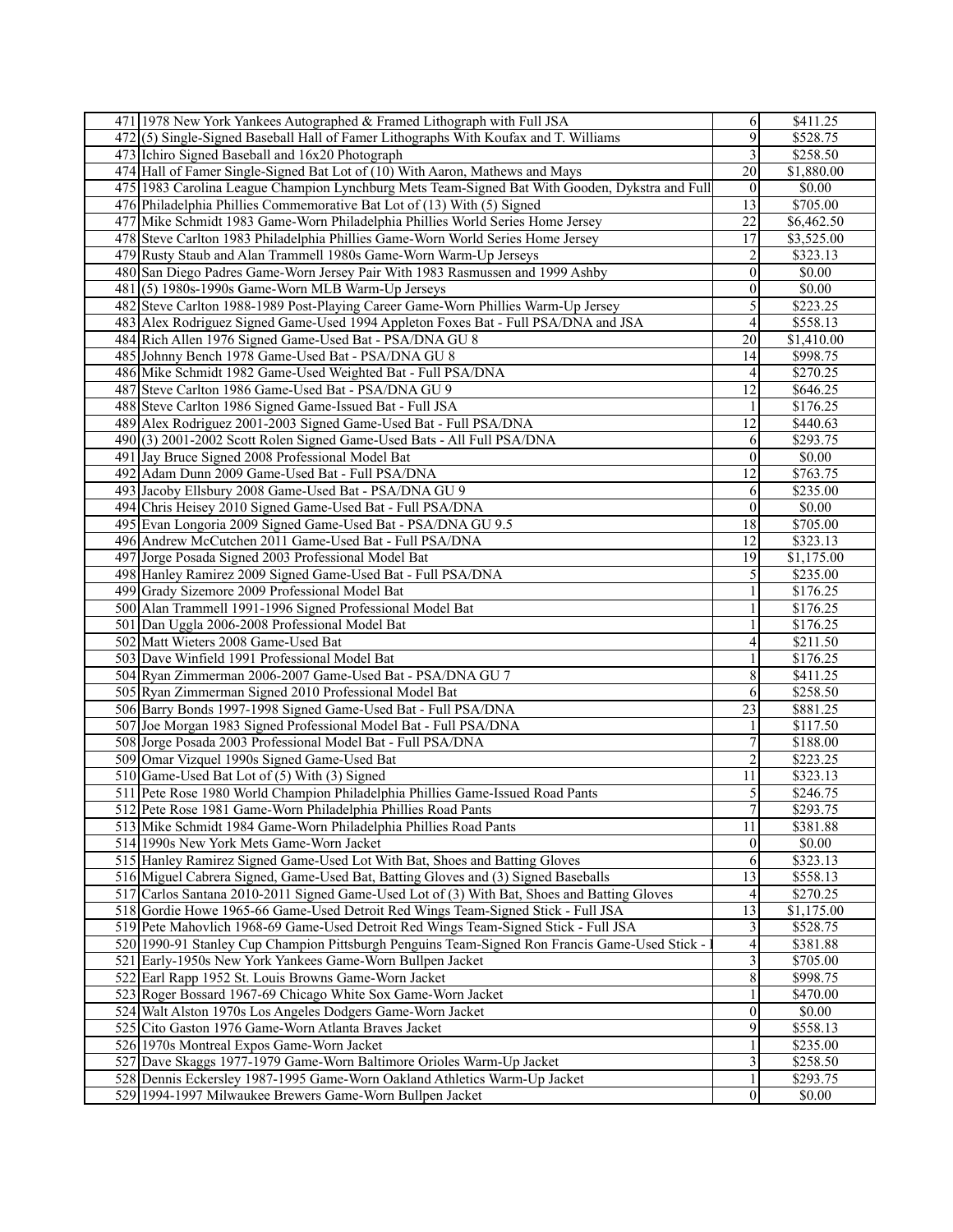| 530 1967-2004 Game-Worn Collection With Heavy Phillies Concentration                                | 21             | \$1,175.00            |
|-----------------------------------------------------------------------------------------------------|----------------|-----------------------|
| 531 1952 Bowman Football Large Partial Set (107/144) with (3) PSA                                   | 11             | \$1,527.50            |
| 532 1952 Bowman Football Large Shortprint Near Set of (27/32) Cards with (1) PSA                    | 15             | \$1,645.00            |
| 533 1952 Bowman Football Small Near Set of (129/144) Cards                                          | 14             | \$1,292.50            |
| 534 1957 Topps Football Complete Set (154/154) with Bazooka Checklist                               | 12             | \$998.75              |
| 535 1961 National City Bank Cleveland Browns Complete Set of (36) Cards                             | 5              | \$1,116.25            |
| 536 1962 Post Cereal Football Near Set of (199/200) Cards                                           | 20             | \$2,350.00            |
| 537 1950 Topps Football Felt Backs Starter Set (59/100)                                             | 15             | \$705.00              |
|                                                                                                     |                |                       |
| 538 1956 Topps Football Complete Set (120/120) with Checklist                                       | 6              | \$440.63              |
| 539 1956 Topps Football Complete Set of (120) Cards                                                 | 5              | \$411.25              |
| 540 1957 Topps Football Complete Set (154/154) with (17) PSA 7-8                                    | 25             | \$3,231.25            |
| 541 1957 Topps Football Complete Set of (154/154)                                                   | 18             | \$1,527.50            |
| 542 1958 Topps Football Complete Set of (132/132) with Felt Initial Card                            | 15             | \$998.75              |
| 543 1958 Topps Football Complete Set of (132) Cards                                                 | 18             | \$940.00              |
| 544 1959 & 1960 Topps Football Complete Sets                                                        | 19             | \$2,115.00            |
| 545 1960 Topps & Fleer Football Complete Sets                                                       | 11             | \$881.25              |
| 546 1961 Topps Football Complete Set of (198) Cards                                                 | 9              | \$440.63              |
| 547 1961 Topps Football Complete (198/198) & 1962 Topps Football Near (173/176)                     | 14             | \$1,410.00            |
| 548 1960 & 1962 Fleer Football Complete Sets                                                        | 26             | \$1,880.00            |
| 549 1963 Kahn's Wieners Football Complete Set of (92) Cards with (8) SGC Graded Keys                | 18             | \$2,467.50            |
| 550 1963 Topps Football Complete Set of (170) Cards                                                 | 17             | \$1,175.00            |
| 551 1963 Post Cereal CFL Complete Set of (160) Cards                                                | 7              | \$763.75              |
| 552 1964 Topps Football Near Set (175/176) & 1965 Topps Football Starter Set (49/176)               | 26             | \$2,115.00            |
| 553 1964 Topps Football Complete Set of (176/176)                                                   | 20             | \$1,175.00            |
| 554 1962 & 1970 Topps Football Complete Sets                                                        | 14             | \$822.50              |
| 555 1966 & 1967 Topps Football Complete Sets                                                        | 13             | \$1,410.00            |
|                                                                                                     | 21             |                       |
| 556 1967 Topps Football Complete Set (132/132) with PSA 8 Namath                                    |                | \$1,527.50            |
| 557 1968-1971 Topps Football Complete Set Run                                                       | 21             | \$2,115.00            |
| 558 1971 Topps Football Game Blank Backed Proof Set of (52) Cards with (4) SGC Graded Keys          | 4              | \$211.50              |
| 559 (4) 1970-1972 Canadian Football League Complete/Near Sets & (4) Wax Packs                       | 7              | \$440.63              |
| 560 1972 Topps Football Complete Set of (351/351) with (5) PSA Graded Stars                         | 27             | \$2,702.50            |
| 561 1972 Topps Football Near Set of (349/351)                                                       | 16             | \$1,762.50            |
| 562 1973 & 1975 Topps Football Complete Sets                                                        | 18             | \$1,116.25            |
| 563 1975 Topps Wonder Bread Football Hoard with (8) Complete Sets and (33) Near Sets of (23/24) Car | 19             | \$763.75              |
| 564 (2) 1952 Bowman Football Small Sammy Baugh Proof Cards with (1) SGC                             | 3              | \$141.00              |
| 565 1952 Bowman Football Small Chuck Bednarik Pair of (2) Progressive Proofs--Both SGC              | 5              | \$164.50              |
| 566 (2) 1952 Bowman Football Small Paul Brown Blank Back Proofs--Both SGC                           | 4              | \$188.00              |
| 567 (2) 1952 Bowman Football Small Frank Gifford Rookie Progressive Proofs--Both SGC                | 12             | \$528.75              |
| 568(2) 1952 Bowman Football Small Otto Graham Progressive Proof Cards--Both SGC                     | 12             | \$258.50              |
| 569(2) 1952 Bowman Football Small Leon Hart Progressive Proofs--Both SGC                            | 4              | \$152.75              |
| 570 1952 Bowman Football Small Charlie Justice Progressive Proof Lot of (2)--Both SGC               | 3              | \$141.00              |
| 571 (2) 1952 Bowman Football Small Gino Marchetti Rookie SGC Graded Proofs                          | 4              | \$152.75              |
| 572 1952 Bowman Football Small Kyle Rote Pair of (2) Progressive Proofs--Both SGC                   | $\overline{5}$ | \$176.25              |
| 573 1952 Bowman Football Small Y.A. Tittle Pair of Progressive Proofs--Both SGC                     | 3              | \$141.00              |
| 574 Pair of 1952 Bowman Small Norm Van Brocklin SGC Graded Progressive Proofs                       | $\overline{7}$ | \$188.00              |
| 575 (44) 1952 Bowman Football Small Proof Cards with (3) SGC                                        | 15             | \$705.00              |
| 576 $(51)$ 1950 & 1951 Bowman Football Cards with Tittle RC                                         | 12             | \$323.13              |
| 577 (69) 1952-1959 Canadian Football League Type Cards with Blue Ribbon Tea, Parkhurst & Wheaties   | 16             | \$998.75              |
|                                                                                                     |                |                       |
| 578 (21) 1957-1959 Topps Football Cards from Gary Carter's Childhood Collection                     | $\mathfrak{Z}$ | \$246.75              |
| 579 (272) 1954-1959 Topps & Bowman Football Singles Collection with (2) Partial Sets                | 13             | \$1,880.00            |
| 580 1950-1981 Bowman and Topps Graded Football Card Lot of (12) With (2) Unitas RC and (2) Payton   | 13             | \$940.00              |
| 581 (6) 1954-1980 Football Oddball Complete Sets with 1970 Topps Glossy & Kelloggs                  | 13             | \$1,057.50            |
| 582 1948-1979 Football Shoebox Collection With (9) Sets & (378) Singles With Unitas & Brown RC      | 13             | \$1,645.00            |
| 583 (2127) 1950-1984 Football Shoebox Collection With Many Hall of Famers & Rookies                 | 21             | \$1,175.00            |
| 584 (9) 1980-1987 Topps Football Unopened Boxes & (3) 1984-1985 Topps USFL Sets                     | 12             | $\overline{1,}410.00$ |
| 585 (41) 1989-1990 Score Football Wax Boxes & Sets with (23) 1990 Score Supplemental                | 22             | \$1,410.00            |
| 586 (2) 1950-1951 Bread for Energy/Health Bread Labels with Ratterman & Young                       | 6              | \$176.25              |
| 587 (3) 1964 Topps Football SGC 88-96 Star Cards with Alworth, Bell & Lamonica                      | 8              | \$258.50              |
| 588(2) 1964 Topps/OPC CFL Display Boxes & Labatt Beer with CFL Players                              | 3              | \$129.25              |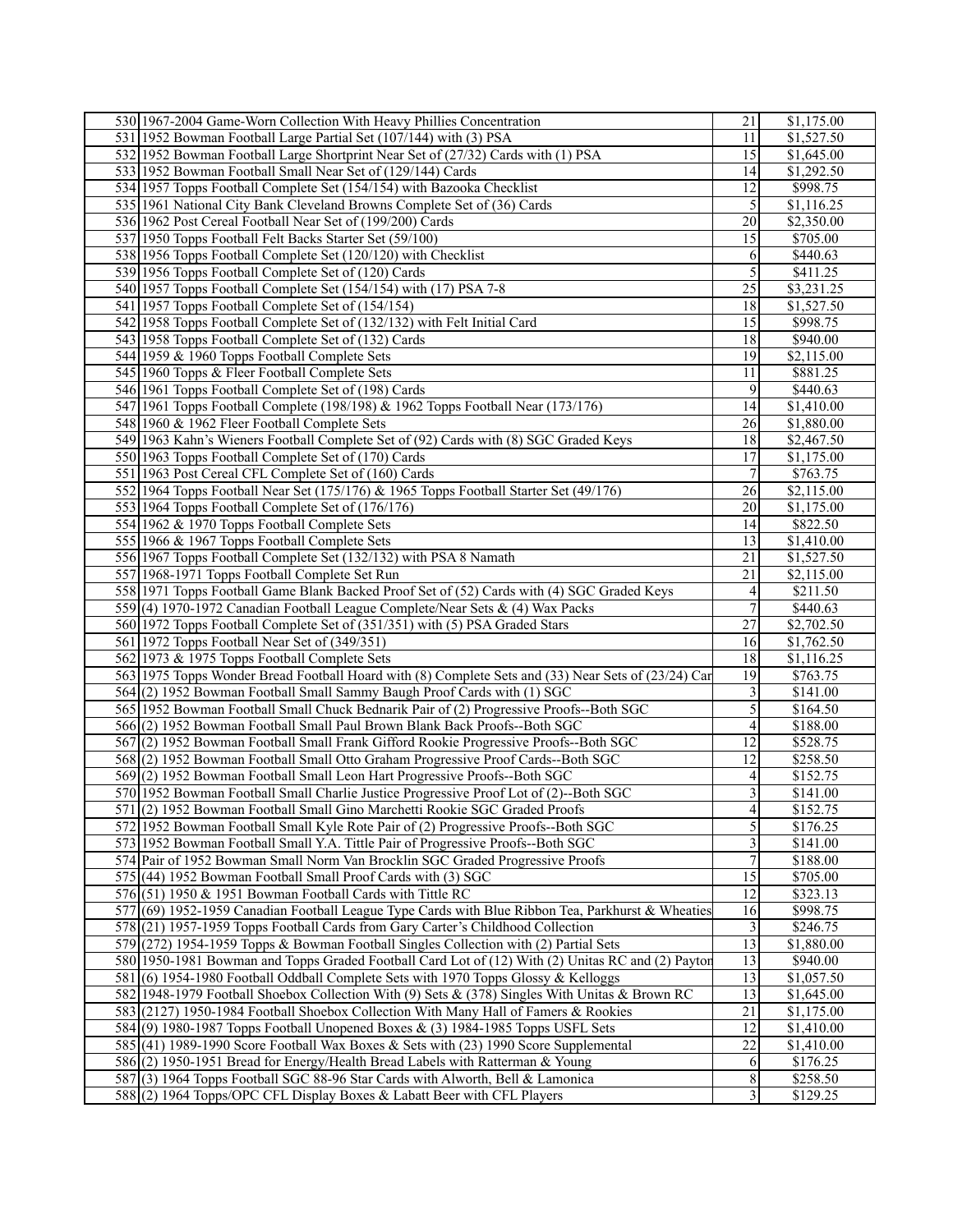| 589(5) 1965 Coke Cap CFL Shields $\&$ 1963 Nalley's Shield with (4) Coins                           | 2                | \$188.00             |
|-----------------------------------------------------------------------------------------------------|------------------|----------------------|
| 590 1957 Topps Football #138 Johnny Unitas RC - SGC 84                                              | 19               | \$822.50             |
| 591 1969 Topps #26 Brian Piccolo RC (SGC 88) & 1970 Topps #90 O.J. Simpson RC (SGC 92)              | 8                | \$258.50             |
| 592(9) 1970 Kellogg's Football High-Grade Complete Sets                                             | 28               | \$1,997.50           |
| 593(3) 1981-1989 Canadian Football League Sets with Moon RC                                         | 6                | \$211.50             |
| 594 1926 Army Dated Pennant Issued at Soldier Field's Formal Dedication and National Championship ( |                  | \$176.25             |
| 595 1940s Washington Redskins Black-and-Gold Pennant With Tassels - Rare                            | 7                | \$411.25             |
|                                                                                                     |                  |                      |
| 596(2) 1948 Cleveland Browns Champion Team Photos                                                   | 4                | \$152.75             |
| 597 (10) 1960s CFL Commemorative Gold Rimmed Tumbler Glasses                                        | 0                | \$0.00               |
| 598 1955-1971 Baltimore Colts Pocket Schedule Lot of (16)                                           | 7                | \$323.13             |
| 599 1974 John Matuszak "Bachelor of the Year???" Television Special Script                          | 0                | \$0.00               |
| 600 1952 Dallas Texans Framed Collage with Programs, Cards, Media Guide & More                      | $\boldsymbol{0}$ | \$0.00               |
| 601 1937-1938 Washington Red Skins Full-Size Pennant - First Years in Washington                    | 13               | \$1,116.25           |
| 602 Weeb Ewbank's 1958 Baltimore Colts Pre-Season and Player Notes                                  | 5                | \$587.50             |
| 603 Bill Troup 1977 Baltimore Colts Playbook                                                        | 2                | \$499.38             |
| 604 Two Minutes To Play" 1936 Original US 1 Sheet Linen-Backed Movie Poster                         | $\overline{0}$   | \$0.00               |
| 605 1930s Tom Hamilton's Football Game in Original Box                                              | 0                | \$0.00               |
| 606 1960s-1980s CFL Miscellaneous Memorabilia Lot                                                   |                  | $\overline{$235.00}$ |
| 607 Super Bowl Treasure Chest with (9) Ticket Stubs, Pins & Programs                                | 5                | \$223.25             |
| 608 1946 Miami Seahawks AAFC Framed Programs/Tickets Display                                        | 10               | \$2,585.00           |
|                                                                                                     |                  |                      |
| 609 (7) 1946 Miami Seahawks AAFC Programs - From Team's Only Season                                 | 12               | \$1,880.00           |
| 610 (12) 1949 Baltimore Colts Programs - Last Year of AAFC                                          | 5                | \$587.50             |
| 611 (4) 1947 Baltimore Colts AAFC Pre-Season Programs - SCARCE!                                     | 6                | \$381.88             |
| 612(7) 1947 Baltimore Colts AAFC Programs From Team's First-Ever Season                             | 15               | \$940.00             |
| $613(9)$ 1948 Baltimore Colts AAFC Programs                                                         | 5                | \$411.25             |
| $614(10)$ 1950 Baltimore Colts NFL Program - Franchise's Only Year                                  | 6                | \$440.63             |
| 615 (8) 1951 New York Yanks NFL Programs - Franchise's Final Season                                 |                  | \$293.75             |
| 616(7) 1952 Dallas Texans NFL Programs - From Franchise's Only Year                                 | 10               | \$587.50             |
| 617 September 13, 1931 Green Bay Packers-Cleveland Indians NFL Program Issued at City Field         | 3                | \$352.50             |
| 618 1958 Colts-Giants NFL Championship Lot of (3) With Program, Record and SI Recap Book            | 9                | \$528.75             |
| 619 1959 World Champion Baltimore Colts Complete Run of (7) Home Programs With '59 Championshi      | 6                | \$293.75             |
| 620 1947-1959 Baltimore-Washington Area Football Ticket Lot of (15)                                 | $\overline{19}$  | \$499.38             |
| 621 NFL Game-Issued Publications Lot of (35) With 1965, 1968 and 1969 NFL Championship Programs     | 14               | \$587.50             |
| 622 1941-1957 NFL Record and Rules Manuals Lot of (12)                                              | 3                | \$188.00             |
| 623 1949-1971 Football Magazine Collection of (57) With Many Unitas Covers                          | 3                | \$176.25             |
| $624$   1936-1985 Football Publications Lot of (57)                                                 | 3                | \$152.75             |
|                                                                                                     |                  |                      |
| 625 Super Bowl Ticket Stub Collection of $(6)$                                                      | 5                | \$223.25             |
| 626 2000 Baltimore Ravens Postseason Collection of (7) With Super Bowl XXXV Ticket                  | 3                | \$211.50             |
| 627 1950 Baltimore Colts Media Guide - Team's First and Only Season in the NFL                      | 3                | \$258.50             |
| 628 1953-1957 Baltimore Colts Media Guide Run of (5)                                                | 3                | \$258.50             |
| 629 1957-1961 Baltimore Colts Picture Album Run of (5)                                              | 3                | \$129.25             |
| 630 1959, 1960 and 1971 Baltimore Colts vs. College All-Stars Program and Ticket Lot                | 4                | \$211.50             |
| 631 (8) 1950s-1960s Canadian Football League Publications with Starr/Unitas                         | $\mathbf{0}$     | \$0.00               |
| 632 Super Bowl III (Colts-Jets) and Super Bowl V (Colts-Cowboys) Programs                           | 11               | \$587.50             |
| 633 1965 Colts-Packers NFL Western Conference Championship Program and Full Ticket                  | 4                | \$270.25             |
| 634 Baltimore Colts Autograph Lot of (3) With Unitas, Berry and Marchetti                           | 7                | \$440.63             |
| 635 Joe Montana Signed UDA Pair With Football and Chiefs Jersey                                     |                  | \$176.25             |
| 636(3) George Halas 1929 Signed Documents With Chicago Bruins ABL Content                           | 11               | \$705.00             |
| 637 1930 Chicago Stadium Contract Signed by George Halas - Full JSA                                 | 10               | \$411.25             |
| 638 Vince Lombardi Signed Sheet with Full JSA                                                       | 7                | \$293.75             |
| 639 Dante Lavelli Signed Check Lot of (78)                                                          | 15               | \$558.13             |
| 640 Joe Namath Autographed Mitchell & Ness Throwback Jersey with PSA/DNA                            |                  |                      |
|                                                                                                     | $\overline{c}$   | \$246.75             |
| 641 Joe Namath Autographed "Super Bowl III" New York Jets Throwback Jersey - Full JSA               | $\,$ $\,$        | \$246.75             |
| 642 Gale Sayers Autographed Chicago Bears Mini-Helmet Lot of (7)                                    | 12               | \$323.13             |
| 643 Dan Marino/Peyton Manning Dual-Signed LE Football - Full JSA                                    | 5                | \$223.25             |
| 644(9) Autographed Football Items With Raiders and Steelers Concentration                           | 14               | \$323.13             |
| 645 (2) Arkansas Razorback Football Multi-Signed Items with Mini-Helmet & Ball                      | 3                | \$199.75             |
| 646 NY Football Looney Tunes Cel Framed and Signed by Namath, Taylor and Artist – Full JSA          | 7                | \$188.00             |
| 647 1939 New York Football Giants Team-Signed Display With Full JSA                                 | 3                | \$211.50             |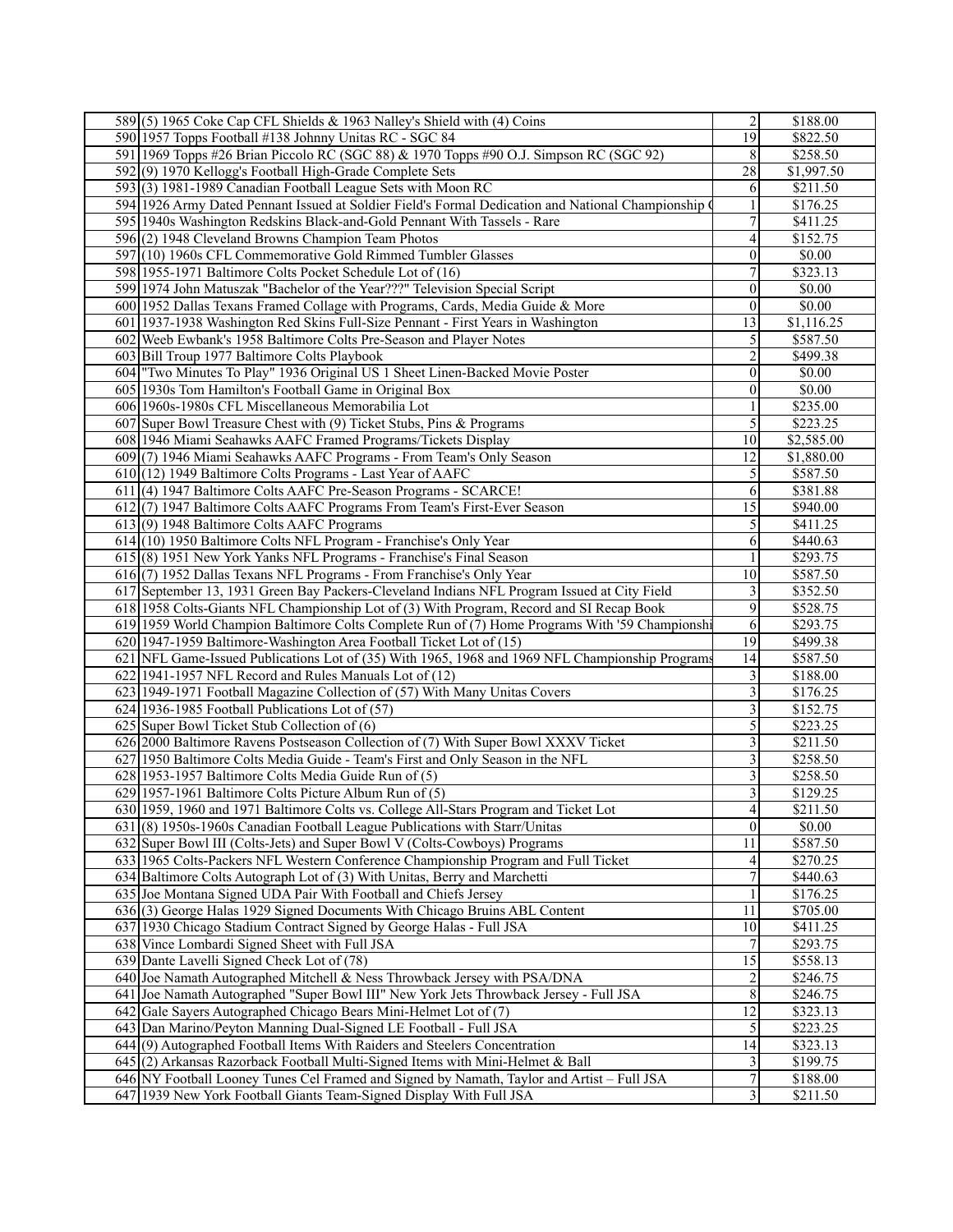| 648 1972 Super Bowl Champion Miami Dolphins Team-Signed Helmet                                    | 12               | \$1,057.50             |
|---------------------------------------------------------------------------------------------------|------------------|------------------------|
| $649(25)$ Pete Rozelle 1967 Signed Checks                                                         | 17               | \$646.25               |
| 650 Vince Lombardi Signed Check Display and Hand-Written Play                                     | 10               | \$646.25               |
| 651 Brian Piccolo/Gale Sayers Framed Autograph Display - Full JSA                                 | 14               | \$646.25               |
| $652(5)$ Signed Baltimore Colts Pieces with Unitas & Shula                                        | 10               | \$270.25               |
| 653 Troy Aikman & Emmitt Smith Signed & Framed Cowboys Jerseys                                    |                  | \$470.00               |
|                                                                                                   | 14               |                        |
| 654 1990 RGA Hall of Fame Postcards Complete Set of (36) with (23) Signed including Unitas        | 16               | \$440.63               |
| 655 (87) 1887-1910 Boxing/Multi-Sport Grab Bag with Allen & Ginter                                | 6                | \$235.00               |
| 656 (76) 1910-1911 Boxing Card Collection with T9 Turkey Red Cabinets #76 Jack Johnson (No Offer) | 8                | \$411.25               |
| 657 1927 Fro-Joy Gene Tunney Complete BVG Graded Set of (6) Cards                                 | 4                | \$270.25               |
| 658 1948 Leaf Boxing Complete Set of (49) Cards                                                   | 15               | \$1,527.50             |
| 659 1951 Topps Ringside Boxing Complete Set of (96) Cards                                         | 15               | \$1,292.50             |
| 660 Vintage Boxing Memorabilia Lot of (40+) With Pep Autograph and Walcott, Louis Pinbacks        | $\boldsymbol{0}$ | $\overline{$}0.00$     |
| 661 1897 American Pepsin Gum Jim Corbett & Bob Fitzsimmons Pinbacks                               | 0                | \$0.00                 |
| 662 1910 T225 Tommy Murphy (Blank Back)-SGC Authentic                                             | 0                | \$0.00                 |
| 663(11) 1951 Topps Ringside Boxing Promo Cards from Sheet                                         |                  | \$117.50               |
| 664(5) 1974-1996 Muhammad Ali Collectibles with (2) Fight Programs & Figure                       | $\overline{4}$   | \$211.50               |
| 665 Muhammad Ali Signed & Framed Limited Edition Lithograph with Full JSA                         | $\overline{4}$   | \$411.25               |
| 666 Muhammad Ali and Joe Frazier Single Signed Boxing Gloves - Full JSA                           | 11               | \$940.00               |
|                                                                                                   |                  |                        |
| 667 Primo Carnera-King Levinsky 1932 Signed Chicago Stadium Fight Contracts                       | 3                | \$822.50               |
| 668 Max Baer-Ernie Schaaf 1932 Re-Match Signed Contracts and Chicago Stadium Fight Program        | 9                | \$1,292.50             |
| 669(3) 1932 Signed Chicago Stadium Boxing Contracts With Baer vs. Griffiths                       | $\overline{13}$  | \$1,880.00             |
| 670 Muhammad Ali Signed "Everlast" Fight Robe With Blood Stains and Full JSA                      | 9                | \$1,116.25             |
| 671 1964 Cassius Clay vs. Sonny Liston Championship Fight Program                                 | 7                | \$881.25               |
| 672 Muhammad Ali's Personal "Rumble in the Jungle" Necklace/Medallion With Dundee Signed LOA      | 4                | \$558.13               |
| 673 1944 Jake LaMotta vs. Lou Woods Announcement and Full Ticket                                  |                  | \$176.25               |
| 674 Rocky Marciano Signed 8x10 Promotional Photo - Richard Bond LOA                               | 12               | \$998.75               |
| 675 (2) Marciano and Walcott Single-Signed 8x10s Plus 1953 Championship Fight Full Ticket         | 10               | \$587.50               |
| 676 Oversized Boxing Glove Signed by (23) With Frazier, Hagler and Patterson                      | 3                | \$258.50               |
| 677 Muhammad Ali Single-Signed Boxing Glove - Steiner                                             | 14               | \$822.50               |
| 678 Arturo Gatti/Mickey Ward Dual-Signed Glove with Full JSA                                      |                  | \$293.75               |
| $679(7)$ Autographed Boxing Gloves w/ Frazier, Patterson, Don King & Angelo Dundee                | $\boldsymbol{0}$ | \$0.00                 |
| 680 Autographed Boxing Collection of (3) with (2) Muhammad Ali and Sugar Ray Leonard – Full JSA   | $\overline{18}$  | \$646.25               |
| 681 Muhammad Ali Single-Signed Baseball - Full JSA                                                | 12               | \$822.50               |
|                                                                                                   | 12               |                        |
| 682 Boxing Autograph Collection of (4) With Ali, Foreman and Lewis                                |                  | \$998.75               |
| 683(3) Boxing Signed/Unsigned Items with Ali Signed Pamphlet                                      |                  | \$176.25               |
| 684 Signed Boxing Souvenirs Lot of (4) With (2) Hagler, L. Spinks and M. Spinks                   | $\theta$         | \$0.00                 |
| 685 Jack Dempsey 1936 RC Cola Point of Sale Ad Display                                            |                  | \$381.88               |
| 686 Liston vs. Patterson Lot of (4) With Championship Programs and Re-Match Broadside             | 3                | \$258.50               |
| 687 Hulk Hogan Autographed WWF Replica Belt with JSA                                              | 3                | \$270.25               |
| 688 (149) Professional Wrestling Signed 8x10 Photographs with Hogan                               | 6                | \$499.38               |
| 689 1948 Bowman Basketball Near Set (71/72) with (6) SGC Graded                                   | 19               | \$2,350.00             |
| 690 1948 Bowman Basketball #69 George Mikan Rookie High Number--SGC 70                            | 9                | \$1,645.00             |
| 691 1957-58 Topps Basketball Complete Set of (80) Cards                                           | 19               | \$1,880.00             |
| 692 1959-60 Busch Bavarian St. Louis Hawks Complete Set of (5) Cards                              |                  | \$176.25               |
| $693(5)$ 1948-1971 Topps, Bowman & Fleer Basketball Starter Sets with Robertson RC                | 15               | \$822.50               |
| 694 (4) 1971-1974 Topps & Fleer Basketball Complete Sets                                          | $\overline{19}$  | $\overline{$1,116.25}$ |
| 695 (16) 1961-1972 Topps and Fleer Basketball PSA Graded Singles With Chamberlain and Alcindor RC | 13               | \$822.50               |
| 696 (654) 1948-1982 Basketball Shoebox Collection with (5) Chamberlain                            | 12               | \$323.13               |
| 697 1952-1979 Basketball Oddball Collection With (15) Complete/Near Sets & (222) Singles          | $\,$ $\,$        | \$352.50               |
|                                                                                                   |                  |                        |
| 698 1969-70 Topps #25 Lew Alcindor Rookie (SGC 88) & (2) 1980-81 Topps #6 Bird/Johnson Rookies    | 16               | \$1,410.00             |
| 699(2) 1980-81 Topps Basketball Larry Bird & Magic Johnson Cards--Both BVG 9.5-10                 | $\overline{7}$   | \$646.25               |
| 700 (22) 1990-1992 Basketball Wax Cases                                                           | 13               | \$998.75               |
| 701 1969-70 Topps Basketball #25 Lew Alcindor Rookie PSA 7                                        | 7                | \$282.00               |
| 702 1969-70 Topps Basketball #25 Lew Alcindor & #99 Checklist--Both PSA 6                         | 6                | \$258.50               |
| 703 1982 NCAA Final Four and Championship Full Tickets - Both PSA Authentic                       | 5                | \$258.50               |
| 704 1968-69 NBA Champion Boston Celtics Starting Five Signed 20x16 Photo                          | $\overline{7}$   | \$411.25               |
| 705 1968-69 NBA Champion Boston Celtics 20x16 Photo Signed by (8) With Russell, Havlicek and Jone | 4                | \$323.13               |
| 706 Friends Of Bill Russell" 16x20 Photo Signed by (9) With Jabbar, M. Johnson and Russell        | 6                | \$282.00               |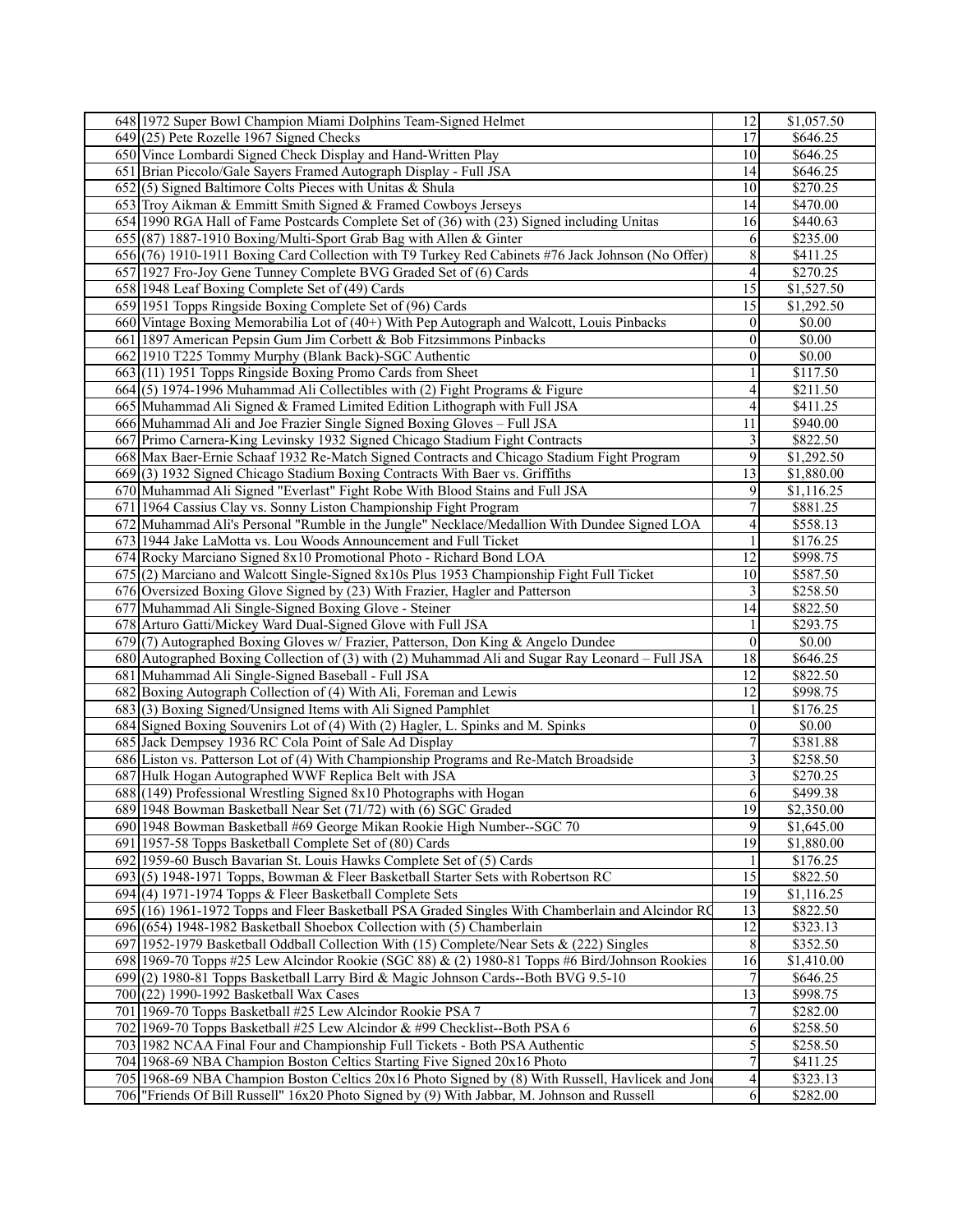| 707(3) Single-Signed Basketball Jerseys With T. Evans, Paul and Wade                                | 3                       | \$258.50   |
|-----------------------------------------------------------------------------------------------------|-------------------------|------------|
| 708 Michael Jordan Signed Limited Edition (14/23) Carlo Beninati Original Painting with UDA         | 3                       | \$1,175.00 |
| 709 "Pistol Pete" Maravich Autographed 8x10 Team Issued Photo with full JSA                         | 15                      | \$1,057.50 |
| 710 "Pistol Pete" Signed Letter & Camp Certificate with Press Maravich-All PSA                      | 9                       | \$822.50   |
| 711 1964 U.S. Olympic Basketball Team Trials Autographed Program with L. Jackson & J. Mullins       |                         | \$117.50   |
| 712 Magic Johnson Autographed Lot With Ball, Shoe, and Mitchell & Ness Jersey                       | 8                       | \$411.25   |
| 713 Basketball Coach Autograph Collection of (5) w/ Coach Krzyzewski Basketball                     | 1                       | \$176.25   |
| 714 Basketball Signed by (22) 1980s Superstars With Jordan, Magic, Bird and Full JSA                | $\overline{c}$          | \$499.38   |
|                                                                                                     |                         |            |
| 715 LeBron James UDA LE Autographed Basketball With "1st Pick 03 Draft" Inscription                 | 5                       | \$411.25   |
| 716 1952 Royal Desserts #5 Ted Lindsay PSA Authentic--Only Graded                                   | 7                       | \$998.75   |
| 717 1952 Royal Desserts #6 Leo Reise PSA Authentic--Only Graded                                     | 23                      | \$6,462.50 |
| 718 1962-63 Topps Hockey Complete Set of (66/66)                                                    | 25                      | \$2,350.00 |
| 719 1972-73 Topps Hockey Complete Blank Back Proof Set of (176) Cards with (4) SGC Graded Keys      | 9                       | \$499.38   |
| 720(2) Miracle On Ice Autographed Photos with 1980 World Series Team Signed Baseball                | 16                      | \$1,175.00 |
| 721 1970 Dad's Cookies Hockey Hoard of (825) Cards with (2) PSA Graded Orr                          | 10                      | \$499.38   |
| 722 (18) 1970-1989 Hockey Complete/Near Sets & Gretzky Rookie                                       | 15                      | \$763.75   |
| 723 (1893) 1980-81 O-Pee-Chee Hockey Singles with Many Stars                                        | 16                      | \$646.25   |
| 724(2) 1961-1963 Parkhurst Gordie Howe PSA 6-7 Graded Cards                                         | 10                      | \$440.63   |
| 725 1979-80 #18 O-Pee-Chee Wayne Gretzky & 1985-86 Topps #9 Mario Lemieux Graded Rookies            | 9                       | \$323.13   |
| 726 1979-80 Topps Hockey #18 Wayne Gretzky Rookie (SGC 50) & UDA Signed Puck                        | 4                       | \$282.00   |
| 727 2003-04 Washington Capitals Team-Signed Sweater With Bondra and Semin - Full JSA                | 10                      | \$258.50   |
| 728(2) Washington Capitals Framed Autographed Displays With Semin, Gartner and Kozlov               | 4                       | \$223.25   |
| 729(3) Autographed Hockey Sweaters With Ovechkin, Luongo and Iginla                                 | 11                      | \$352.50   |
| 730 2011 NHL Winter Classic Signed Puck Display of (4) With Ovechkin                                | 14                      | \$293.75   |
| 731 1959-1989 Hockey Grab Bag of (9) Items with Second Year Hull                                    | 6                       | \$211.50   |
| 732 2008-09, 2009-10 Washington Capitals Team-Signed Displays With Ovechkin                         | 7                       | \$352.50   |
| 733 (12) Gordie Howe and (12) Bobby Hull Signed Mini-Goalie Masks                                   | 15                      | \$1,057.50 |
| 734 Philadelphia Flyers Autograph Lot of (8) With Lindros, Roenick and (3) Game-Used Sticks         | 10                      | \$558.13   |
| 735 Philadelphia Flyers Autographed and Game-Used Lot With Parent 16x20 and (4) Game-Used Sticks    | 11                      | \$470.00   |
| 736 2002 F-1 Ferrari BBR Scale Model Lot of (4) with Press Version $\&$ (3) Schumacher              | 5                       | \$411.25   |
| 737 2005-06 Ferrari F-Series BBR 1/43rd Scale Model Lot of (7)                                      | $\overline{7}$          | \$646.25   |
| 738 (7) Ferrari Tan Leather Base 1/43rd Scale Hand-Made Models                                      | 7                       | \$528.75   |
| 739 (8) 2003 F-1 Ferrari BBR 1/43rd Scale Model Cars with (6) Schumacher & Press Version            | 8                       | \$499.38   |
| 740 1962-1999 Ferrari BBR 1/43rd Scale Model Collection of (8) with F300 LE #44/100 & F300 San M    | 9                       | \$499.38   |
| 741 (10) F-2004 BBR 1/43rd Scale Model Ferraris with Schumacher & Double Display                    | 13                      | \$940.00   |
|                                                                                                     |                         |            |
| 742 Ferrari Schumacher Collectibles lot of (19) with Lego Racer $\&$ (13) Scale Model Cars          | 4                       | \$270.25   |
| 743 (52) Ferrari Die Cast Scale Model Cars with Schumacher Collection                               | 6                       | \$470.00   |
| 744 1978-99 "Cavallino" Ferrari Enthusiasts Magazine Run of (89) with (2) #1 Issues                 |                         | \$293.75   |
| 745 Ferrari Book/Publication Lot of (37) with LE Hardcover                                          | 5                       | \$223.25   |
| 746 $(2)$ Multi-Signed Indy 500 Cachets-1968 & 1973 with Full JSA                                   | 3                       | \$188.00   |
| 747 Michael Schumacher/Rubens Barrichello Framed & Dual-Signed Ferrari/Hilfiger Polo Shirt with Fu  |                         | \$176.25   |
| 748(4) 1911 T218 Golf PSA Graded Cards & (2) 2000s Masters Badges                                   | $\boldsymbol{0}$        | \$0.00     |
| 749 Pebble Beach Cap Signed by (5) With Nicklaus and Palmer - Full JSA                              | 10                      | \$323.13   |
| $750(2)$ Signed and Framed Golf Flags With Ames and 2006 PGA Championship                           | $\boldsymbol{0}$        | \$0.00     |
| 751 Circa 1930s English Made Hickory Shaft Golf Club Grouping of (5)                                | $\overline{\mathbf{c}}$ | \$188.00   |
| 752 Payne Stewart Signed 1986 U.S. Open Match-Worn Golf Glove - Full JSA                            | 3                       | \$258.50   |
| 753 Phil Mickelson Autographed 2004 Masters Flag - Full JSA                                         | $\overline{9}$          | \$558.13   |
| 754 Phil Mickelson Signed Masters Lot of (3) With Flag, Photo and Scorecard                         | 11                      | \$587.50   |
| 755 Autographed Golf Lot of (11) With Gerald Ford and Greg Norman                                   | 10                      | \$352.50   |
| 756 Signed/Unsigned Golf Lot of (8) with Hogan Autograph & Pinehurst Blueprint                      |                         | \$235.00   |
| 757 Jack Curley Signed 1931 Chicago Stadium/Bill Tilden Contract - Full JSA                         |                         | \$293.75   |
| 758 2008-09 ITG Team Superlative National Hockey Complete Set of (44) Cards—Silver Version #/9      | 6                       | \$940.00   |
| 759 2003 Upper Deck Yankee Signature Near Master Set with Single, Dual & Triple Autos               | $\overline{18}$         | \$1,762.50 |
| 760 2003 Upper Deck Yankees Signature Series Complete Set of (87) Certified Autographs with Shortpr | 18                      | \$1,645.00 |
| 761 2003 Upper Deck Yankees Signature Series Forever Triple Certified Autograph Near Set of (25/29) | 14                      | \$1,527.50 |
| 762 2003 Upper Deck Yankees Signature Series Dual Certified Autograph Set of (28) Cards             | 13                      | \$940.00   |
| 763 2003 Upper Deck Yankee Legends Autographed Shortprints with Alexander, Cashman & Goodman        | 11                      | \$998.75   |
| 764 2001 Topps Heritage Baseball Master Set (487/487) with (11) Chrome/Game-Used/Auto & Dupes       | 10                      | \$705.00   |
| 765 (1300+) Modern Baseball Collection With Sets, Auto/Game-Used & Inserts                          | 10                      | \$940.00   |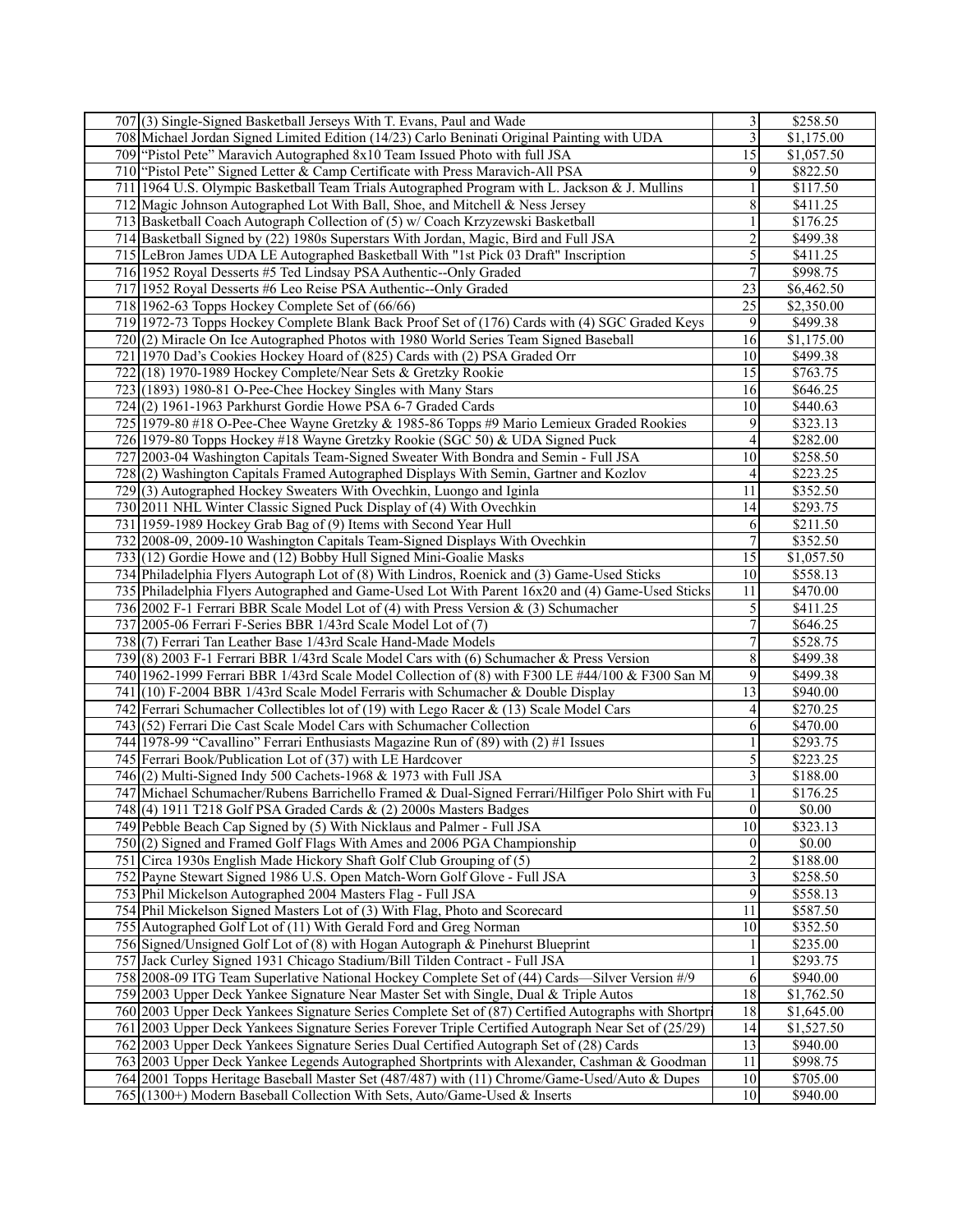| 766 (2336) Modern Baseball & Football Singles Collection with (29) Game-Used/Auto                  | 12               | \$705.00               |
|----------------------------------------------------------------------------------------------------|------------------|------------------------|
| 767 (58) Multi-Sport Mostly Certified Autographs with Many Hall of Famers                          | $\overline{19}$  | \$763.75               |
| 768 2011 Upper Deck Goodwin Champions Masterpieces Ulysses S. Grant Original Art Card #/10--BGS    | 4                | \$223.25               |
| 769 Modern Sport Kings Wool & Leather Letterman Jacket                                             | 1                | \$117.50               |
| 770 2007 Sport Kings Autograph-Memorabilia (Silver Version) Complete Set of (32) with Hogan & Knie | 13               | \$1,645.00             |
|                                                                                                    |                  |                        |
| 771 2007 Sport Kings Series A Certified Autograph Complete Set of (41) Cards—Silver Version        | 16               | \$1,527.50             |
| 772 2007 Sport Kings Series A Game-Used Patch Near Set of (29/30) Cards with Many Hall of Famers   | 12               | \$1,116.25             |
| 773 2008 Sport Kings "The National" Double Game-Used Complete Set of (50) Cards with Pele & Secre  | 10               | \$881.25               |
| 774 2007 Sport Kings Single Memorabilia Near Set of (46/47) Cards                                  | 9                | \$587.50               |
| 775 2007-2008 Sport Kings Series A & B Quad Memorabilia Complete/Near Sets with Secretariat        | 11               | \$646.25               |
| 776 2008 Sport Kings Roberto Clemente Super Box 1/1 Jumbo Patch                                    | 19               | \$499.38               |
| 777 2008 Sport Kings Thurman Munson Super Box 1/1 Jumbo Patch                                      | 23               | \$587.50               |
| 778 2008 Sport Kings Wilt Chamberlain Super Box 1/1 Jumbo Patch                                    | 24               | \$822.50               |
| 779 2008 Sport Kings Julius Erving Super Box 1/1 Jumbo Patch                                       | 24               | \$998.75               |
| 780 2008 Sport Kings Meadowlark Lemon Super Box 1/1 Globetrotters Jumbo Patch                      | 5                | \$164.50               |
| 781 2008 Sports Kings Hakeem Olajuwon & Robert Parish Super Box 1/1 Jumbo Patches                  | 22               | \$587.50               |
|                                                                                                    | 28               |                        |
| 782 2008 Sport Kings Lance Armstrong Super Box 1/1 Jumbo Patch                                     |                  | \$940.00               |
| 783 2008 Sport Kings Joe Frazier Super Box 1/1 Jumbo Patch                                         | 21               | \$528.75               |
| 784 2008 Sport Kings Hulk Hogan Super Box 1/1 Jumbo Patch                                          | 23               | \$705.00               |
| 785 (3) 2008 Sport Kings Hull, Messier & Yzerman Super Box 1/1 Jumbo Patches                       | 27               | \$998.75               |
| 786 (4) 2008 Sport Kings Vintage Hockey Stars Super Box 1/1 Jumbo Patches with Beliveau & Plante   | 27               | \$1,175.00             |
| 787 (4) 2008 Sport Kings Baseball Hall of Fame Super Box 1/1 Jumbo Patches with Ripken Jr.         | 27               | \$1,057.50             |
| 788 (4) 2008 Sport Kings Baseball Hall of Fame/Star Super Box 1/1 Jumbo Patches with Griffey Jr.   | 23               | \$940.00               |
| 789(5) 2008 Sport Kings Super Box 1/1 Jumbo Patches with Bo Jackson                                | 27               | \$1,057.50             |
| 790(6) 2008 Sport Kings MMA & Boxers Super Box 1/1 Jumbo Patches                                   | 27               | \$1,645.00             |
| 791 2007 Sport Kings Jackie Robinson Cut Autograph #/4                                             | 14               | \$940.00               |
| 792 2008 Sport Kings Roy Campanella Cut Autograph #1/1                                             | 12               | \$822.50               |
| 793 2007 Sports Kings Hats Off! Complete Set of (8/8) Cards                                        | 8                | \$258.50               |
| 794 (6) 2007 & 2008 Sport Kings Multi/Non-Sport Cut Autographs with Baugh, Henie, Richard          | 22               | \$1,116.25             |
|                                                                                                    | 14               |                        |
| 795 (6) 2008 Sport Kings "Made to Order" Game-Used Patches with Clemente & Pele                    |                  | \$940.00               |
| 796(11) 2007-2008 Sport Kings Series B (Gold Version) Certified Autographs with Elway & Pele       | $\boldsymbol{7}$ | \$470.00               |
| 797 (18) 2007-2009 Sport Kings/ITG Game-Used & Certified Autographs with $(11)$ #1/1               | $\overline{15}$  | \$940.00               |
| 798 (23) 2007-2008 Sport Kings MMA & Wrestling Modern Inserts with Hogan, Couture & Jackson        | 3                | \$199.75               |
| 799 2007-2008 Sport King Series A & B Game-Used Lumber Complete Sets                               | 12               | \$381.88               |
| 800 2007-2008 Sport Kings "Decades" Series A&B Complete Triple Game-Used Set                       | 4                | \$270.25               |
| 801(3) 2007-2008 Sport Kings "Cityscape" Double & Triple Game-Used Sets                            | $\overline{7}$   | \$499.38               |
| 802 2007-2009 Sport Kings Series A-C Basic & Mini Complete Sets of (160) Cards Each                | 16               | \$881.25               |
| 803 2007 Sport Kings Admit One Leonard vs. Duran Full Ticket--1/1                                  | $\theta$         | \$0.00                 |
| 804 2008 Sport Kings Arthur Ashe Cut Autograph #/4                                                 |                  | \$117.50               |
| 805 2008 Sport Kings Calvin Coolidge Cut Autograph 1/1                                             | 22               | \$822.50               |
| 806 2009 Sport Kings Jackie Joyner-Kersee Super Box 1/1 Jumbo Patch                                |                  | \$117.50               |
| 807 (4) 2008 Sport Kings Game-Used Auto Threads (#/9) with Pele                                    | $\overline{17}$  | \$470.00               |
| 808 2007 Sport Kings Ted Williams Cut Autograph #/5                                                | 17               | \$381.88               |
| 809(8) 2009 Sport Kings Multi-Sport Super Box 1/1 Jumbo Patches                                    | 22               | \$1,175.00             |
| 810 2007 Sport Kings Vince Lombardi Cut Autograph #/3                                              | 17               | \$528.75               |
| 811 (3) 2009 Sport Kings Football Legends Super Box 1/1 Jumbo Patches with Rice                    | 9                | \$352.50               |
|                                                                                                    |                  |                        |
| 812 (40) 1961-1989 Football & Basketball Hall of Fame/Star Rookies with Alcindor, Blanda & West    | 14               | \$1,292.50             |
| 813 (1094) 1954-Modern Football, Basketball & Hockey Singles with Several Stars                    | 20               | \$1,762.50             |
| 814 (740+) 1969-Modern Sports Stars with Alcindor and Montana RC & (409) Certified Auto/Game-Use   | 22               | \$1,116.25             |
| 815 (375) 1987-2002 Multi-Sport Wax Boxes with (2750+) Wax Packs                                   | 16               | \$1,527.50             |
| 816 (418) 1972-1984 Dimanche/Derniere Multi-Sport Photographs                                      | 10               | \$528.75               |
| 817 1979-80 Topps Hockey & 1981 Topps Football Complete Sets                                       | 12               | \$381.88               |
| 818 (43) 1981-1990 Multi-Sport Complete/Near Sets with 1984 Topps Football                         | 15               | \$381.88               |
| 819 1937-1938 Dixie Lid Baseball & Football Group of (17) Cards & Premiums                         | 17               | \$470.00               |
| 820 1909-1940 Multi/Non-Sport Tobacco, Caramel/Candy & Strip Collection with T219 Boxers Near Se   | 21               | \$1,527.50             |
| $821(50)$ 1952 Wheaties Multi-Sport Singles with Williams                                          | 15               | \$499.38               |
| 822 (4) 1967-1971 Baseball & Football Near Sets with 1967 Philadelphia Gum                         | 18               | $\overline{$1,057.50}$ |
| $823$ (6) 1962-1975 Multi-Sport Complete/Near Sets & (18) Singles with Test Issues                 | 30               | \$1,880.00             |
| 824 $(69)$ 1956-1996 Baseball & Football Singles Grab Bag with Mantle & Signed DiMaggio            | 12               | \$470.00               |
|                                                                                                    |                  |                        |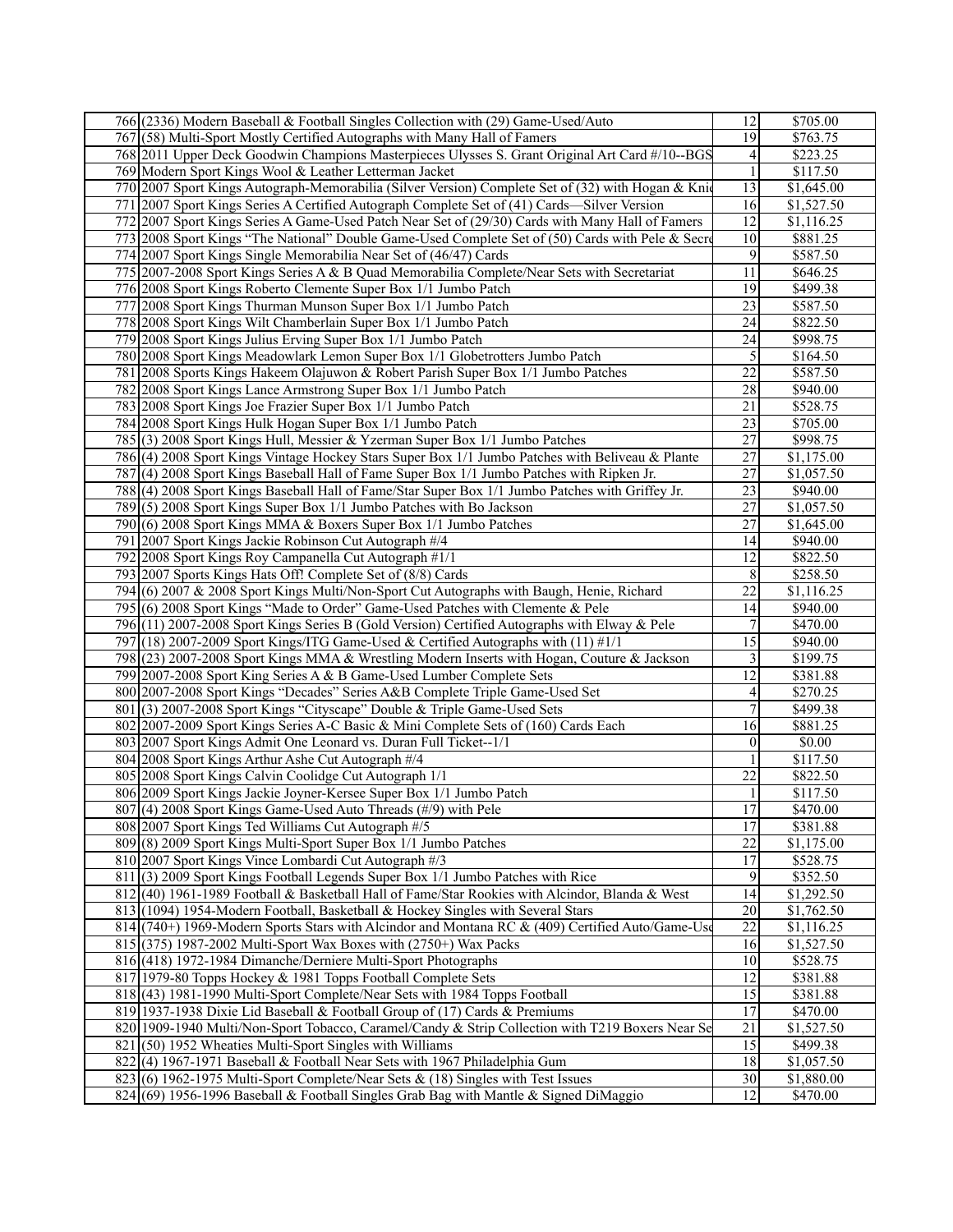| 825 (940) 1950s-1990s Baseball & Football Shoebox Collection with Many Oddball                     | 12               | \$998.75   |
|----------------------------------------------------------------------------------------------------|------------------|------------|
| $826(10)$ 1960s-1970s Topps/Fleer Empty Display Boxes                                              | 7                | \$246.75   |
| 827 (43) 1980-2001 Goal Line Art Football & Perez-Steele Baseball Unsigned Sets                    | 25               | \$1,527.50 |
| 828 (13) 1988-1992 Multi-Sport Wax Cases                                                           | 13               | \$822.50   |
| 829 (250) 1980-1993 Multi-Sport Wax Box & Set Hoard                                                | 14               | \$1,057.50 |
| 830 (208) 1983-2000 Multi-Sport Wax Boxes & Mostly Factory Sets                                    | 17               | \$822.50   |
| 831 (22,000+) 1980s-2000 Multi-Sport Treasure Chest with Bird/Magic & Jordan Rookies               | 20               | \$822.50   |
| 832 "Kings of Sport" Signed & Framed Lot of (2) with Ali & Limited Edition Football                | 9                | \$587.50   |
|                                                                                                    | 11               | \$822.50   |
| 833   Multi-Sport Autograph "Man Cave" Display Lot of (4) With Ali, Namath and T. Williams         | 20               |            |
| 834 Sports Legends Autograph Collection of (4) With Unitas and Erving                              |                  | \$940.00   |
| 835 Sports Legends Signed Flats Lot of (4) With Payton and T. Williams                             | 11               | \$470.00   |
| 836 (5) Baltimore Sports Legends Signed & Framed Pieces with Ripken & Unitas                       | 5                | \$352.50   |
| 837 Multi-Sport Autographed Ball Lot of (6) With Sayers and Gehringer                              | 9                | \$323.13   |
| 838 Multi-Sport Autograph Collection of (7) With Berra, Ryan and Bobby Hull                        | 9                | \$352.50   |
| 839 Multi-Sport Autographed Balance of Collection of (7) Items with (3) Multi-Signed Footballs     | $\mathbf{0}$     | \$0.00     |
| 840(2) Signed and Framed Displays With J. Brown and Gretzky                                        | 6                | \$235.00   |
| 841 Multi-Sport Autograph Lot of (8) With Mantle, Unitas and T. Williams                           | 14               | \$881.25   |
| 842(8) Signed Items With Mantle Ball, Unitas Index Card and Aaron, Mantle Cachets                  | 11               | \$411.25   |
| 843 Multi-Sport Autograph Collection of (9) With Mays and J. Rice                                  | 6                | \$323.13   |
| 844 Multi-Sport Autographed Sports Illustrated Lot of (17) with Ali, McEnroe & Emmitt Smith        | $\boldsymbol{7}$ | \$587.50   |
| 845 Multi-Sport Autographed Hardback Book Collection of (17) w/ Aaron, Armstrong and Magic         | 7                | \$470.00   |
| 846 Multi-Sport Autographed Photo Collection of (22) with Unitas, Payton and Berra                 | 10               | \$646.25   |
| 847 (58) Multi-Sport Autographed Flats with Aaron, Mays & Unitas                                   | 14               | \$499.38   |
| 848 Philadelphia Multi-Sport Collection With Autographed and Game-Used Items                       | 9                | \$381.88   |
| 849(33) 1905-1939 English Tobacco Sets                                                             | 9                | \$499.38   |
| 850 Circa 1880s "Card & Scrap" Album With (775+) Non-Sport Cards From Many Different Series        | 32               | \$8,225.00 |
| 851 (182) 1951-1990s Non-Sport Wrappers & (16) 1951-1971 Wax/Cello Packs                           | 16               | \$1,116.25 |
| $852(5)$ 1930s-1970s Non-Sport Complete/Near Sets                                                  | 11               | \$646.25   |
| 853 (4) 1900-1928 Non-Sport/Boxing "Famous Person" Group of (4) SGC Graded Cards                   | $\overline{0}$   | \$0.00     |
| 854 (102) College Felt Mini Pennants Including (7) with Tassels                                    | 14               | \$411.25   |
| 855 Circa 1930 Campbell's Soup "Kids" Canadian Complete Set of (4) Panels--All SGC                 | 4                | \$235.00   |
| 856 1934 F4 Dixie Cup Premiums Complete Set of (24) Movie Stars with Both Covers                   | 9                | \$323.13   |
| 857[(2) 1938-1952 Actors & Actresses Complete Sets with Dixie Lids & Hamilton Gum (Including Wrap  | 13               | \$411.25   |
| 858 1952 Nelson's Dixie Lids Actors & Actresses Complete Set of (24) with Original Paper Liners    | $\overline{0}$   | \$0.00     |
|                                                                                                    | 13               |            |
| 859 1956 Topps Davy Crockett (Orange Back) Complete Set of (80) Cards                              | 19               | \$293.75   |
| 860 1960s-1970s Topps Non-Sport Empty Display Box Lot of (5) With Mod Squad and Who Am I?          |                  | \$940.00   |
| 861 1934 V256 Canadian Chewing Gum Tarzan and the Crystal Vault of Isis Complete Set (50) with Wra | 8                | \$998.75   |
| 862(2) 1950s Foreign Issued Non-Sports Complete Sets in Albums                                     | 5                | \$188.00   |
| 863(3) 1940-1952 Actors & Actresses Canadian Complete Sets with Wrapper                            | 9                | \$705.00   |
| 864 (4) 1930-1959 Canadian Aviation Complete/Near Sets with Cracker Jack                           |                  | \$293.75   |
| 865(5) 1935-1962 Canadian Non-Sport Complete Sets with (2) 1935 V255 Papoose Animal Gum            | 12               | \$587.50   |
| 866(3) 1949-1953 Dixie Lid & Premium Movie & Television Star Complete/Near Sets with Salesman D    | 9                | \$270.25   |
| 867 1950 Topps Bring 'Em Back Alive Complete Set of (100) Cards                                    | $\overline{7}$   | \$223.25   |
| 868 (288) 1952-1958 Topps Non-Sport Shoebox Collection with Near Set                               |                  | \$176.25   |
| 869 1952 Topps Look 'N See Complete Set (135/135) with PSA Rembrandt                               | $\overline{c}$   | \$499.38   |
| 870 1953 Topps Who-Z-At Star? Complete Set of (80) Cards                                           | 8                | \$381.88   |
| 871(6) 1959-1964 Topps & Donruss Non-Sport Comedy Related Sets                                     | 9                | \$270.25   |
| 872 1964 Donruss Addams Family Complete SGC Graded Set of (66) Cards                               | 11               | \$881.25   |
| 873(7) 1956 Topps Non-Sport Complete/Near/Partial Sets & (87) Singles                              | 7                | \$440.63   |
| 874 (3) 1963 Non-Sport Monster Complete/Starter Sets                                               | 8                | \$282.00   |
| 875(7) 1955-1973 United States & Canadian Non-Sport Sets                                           | 21               | \$940.00   |
| 876 (11) 1966-1967 Topps & Donruss Non-Sport Complete Sets with Lost in Space                      | 9                | \$646.25   |
| $877$ $(48)$ 1940-1942 World War II Aviation Premiums                                              | $\theta$         | \$0.00     |
| 878 (747) 1952-1957 Topps Aviation Themed Singles with 1956 Jets Near Set (232/240)                | 13               | \$381.88   |
| 879(9) 1940s-1960s Non-Sport Exhibit Ad Panels/Sheets with Lone Ranger/Roy Rogers                  |                  | \$176.25   |
| 880(3) 1965-1967 Non-Sport Television Complete/Near Sets & (211) Singles                           | 12               | \$440.63   |
| 881 Silver and Bronze Age Comics Collection of (42) With (9) Graded and First-Ever Hulk (CGC 6.5)  | 9                | \$381.88   |
| 882 May 1958 Harvey Comics Bound File Copy of (15) Comics with Rare Harvey Hits #9                 | 2                | \$246.75   |
| 883 Superhero & Sport Comic Book Collection of (117)                                               | 18               | \$323.13   |
|                                                                                                    |                  |            |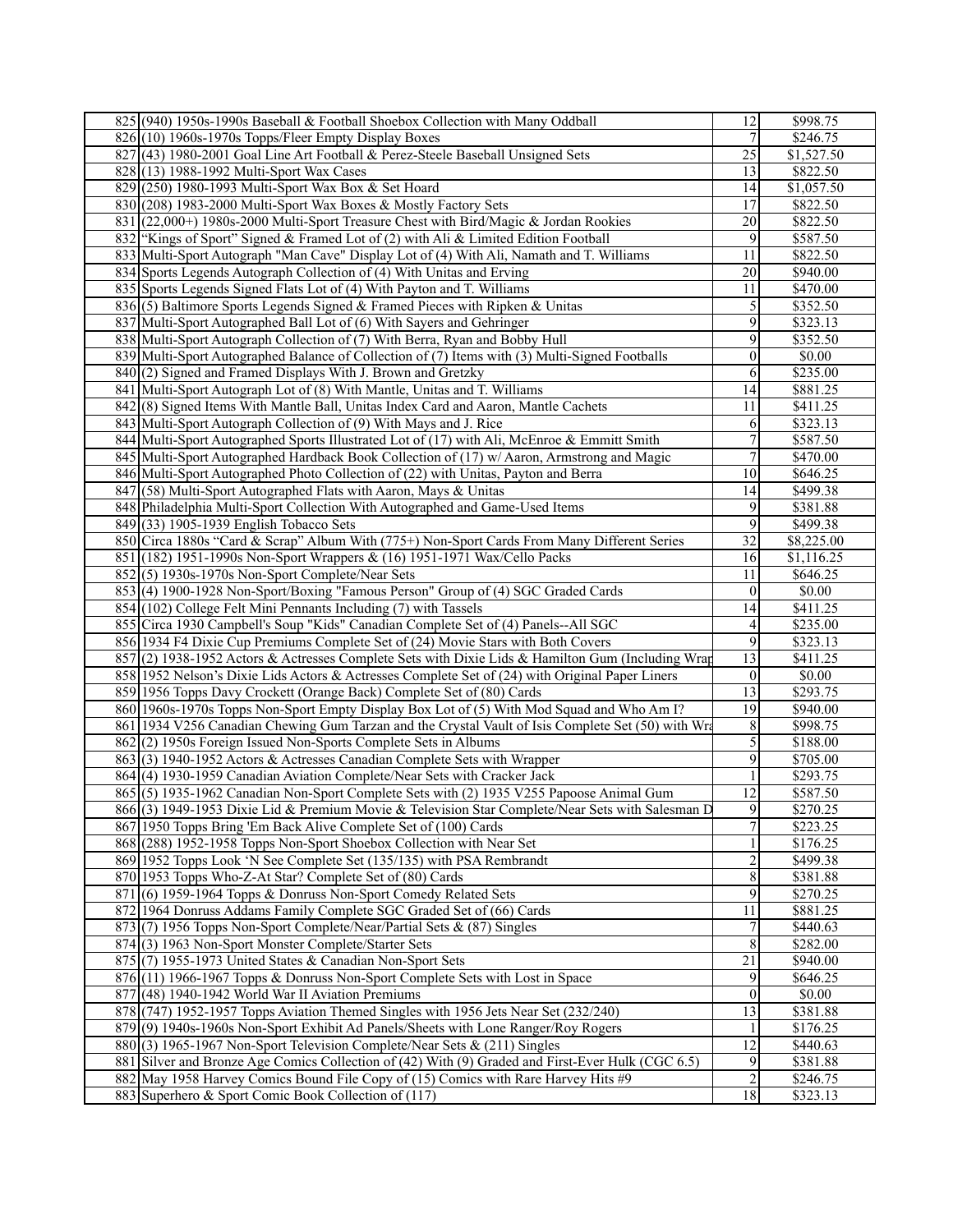| 884 Teddy Roosevelt Signed 1904 Cabinet Photo - Full PSA/DNA                                         | 1               | \$1,175.00       |
|------------------------------------------------------------------------------------------------------|-----------------|------------------|
| 885 Millard Fillmore Twice-Signed 1835 Correspondence - Full JSA                                     | $\overline{4}$  | \$528.75         |
| 886 Ulysses S. Grant Cut Signature With Full JSA                                                     | 5               | \$705.00         |
|                                                                                                      |                 |                  |
| 887 Benjamin Harrison/Quintin Gresham Dual-Signed Sheet From Harrison's Presidency - Full JSA        |                 | \$293.75         |
| 888 1865 Alexander Hay Ritchie Engraving of Abraham Lincoln                                          | 7               | \$352.50         |
| 889 Billy Sunday Signed 1924 "Offering Slip" - Full JSA                                              | 4               | \$270.25         |
| 890(2) Civil War Era "Military Tactics" Guides with 1861 Cooke's Cavalry                             |                 | \$293.75         |
| 891 Civil War Era Military Brass Buttons Lot of (61) with Various Manufacturers                      |                 | \$176.25         |
| 892 Woodrow Wilson Signed Presidential Appointment with Full JSA                                     | 13              | \$352.50         |
| 893 (100+) 1960s-1980s Political Lot Including Letters, Photos & Buttons with Nixon                  | 6               | \$411.25         |
| 894   1802-1930 Americana Ephemera lot with Tobias Lear Letter, Roosevelt Invitation & Railroad Map  | 1               | \$235.00         |
| $895(10)$ 1960s Ringling Brothers Circus Posters                                                     | $\overline{7}$  | \$558.13         |
| 896 Series of 1934 500 Dollar Bill                                                                   | 3               | \$705.00         |
| 897 Morgan & Peace Silver Dollar Collection of (26) with Postal Commemorative Album                  | 10              | \$646.25         |
| 898 U.S. Mint "Treasure Chest" Lot with 1955 Proof Set                                               | 14              | \$998.75         |
| 899 1970 NGC Graded "No S" Proof Set with "No S" Ten Cent Coin                                       | 4               | \$558.13         |
|                                                                                                      | 15              | \$1,880.00       |
| 900 1971 NGC Graded "No S" Proof Set with "No S" Five cent Coin                                      |                 |                  |
| 901 1983 NGC Graded "No S" Proof Set with "No S" Ten Cent Coin                                       | 6               | \$587.50         |
| 902 1990 NGC Graded "No S" Proof Set with "No S" One Cent Coin                                       | 12              | \$3,525.00       |
| 903(21) 1983-1997 U.S. Mint Prestige Proof Sets with (2) 1996 Sets                                   | 13              | \$1,116.25       |
| $904(25)$ 2004-2006 Silver State Quarter Proof Sets                                                  | 9               | \$646.25         |
| 905 (104) 1999-2006 U.S. Mint Proof Sets with (42) State Quarter Sets                                | 13              | \$470.00         |
| 906 2009 PCGS MS70 Ultra High Relief \$20 Gold Double Eagle                                          | 14              | \$2,937.50       |
| 907 2009 Ultra High Relief \$20 Gold Double Eagle PCGS MS69                                          | 11              | \$2,467.50       |
| 908 Morgan Silver Dollar U.S. Mint Treasury Set of (5) with 1884-CC                                  | 13              | \$282.00         |
| 909(8) Coin Morgan Silver Dollar Collection                                                          | 13              | \$282.00         |
| 910 Late 1800s-Early 1900s Pin/Button/Badge Collection of (22) with 1896 "Bryan" Political Token     | $\overline{c}$  | \$129.25         |
| 911 (2) Circa 1900 Teddy Roosevelt Campaign Pinbacks                                                 |                 | \$176.25         |
| 912 1900s U.S. Commemorative Stamp Collection of $(1,000+)$ with Lincoln & Francis Scott Key         |                 | \$117.50         |
| 913 Norman Rockwell "Saturday Evening Post" Lot With (10) Magazines and Signed Postcard              | $\overline{0}$  | \$0.00           |
| 914 1940s-50s Pin-Up Girl Blotters, Photos & Postcards lot of (92) with Earl Moran Emphasis          | 8               | \$211.50         |
| 915 Bruce Lee 1970s Movie Poster Lot of (3) With "Game of Death"                                     | 16              | \$381.88         |
|                                                                                                      |                 |                  |
| 916 Gene Autry and Roy Rogers Single-Signed Baseballs                                                | 14              | \$293.75         |
| 917 "Viva Rock Vegas" Flintstones Movie Prop Fork, Knife & Spoon                                     |                 | \$117.50         |
| 918 1990s "Looney Tunes" Reversible Leather Jacket                                                   | 10              | \$499.38         |
| 919 Autographed Record Album Collection of (16) w/ Lionel Richie & BB King                           | 8               | \$211.50         |
| 920 Eddie Rickenbacker Typewritten Signed Letter With Full JSA                                       | 3               | \$323.13         |
| 921 Elvis Presley Signed 1975 Check - PSA/DNA "Authentic"                                            | 21              | \$5,287.50       |
| 922 Michael Jackson Autographed Handwritten "Billie Jean" Lyrics - Full JSA                          | 13              | \$4,700.00       |
| 923 Classic Rock Record Collection of (193) with Chuck Berry Signed LP, Beatles & Elvis              | 8               | \$352.50         |
| 924 Early Lesney Matchbox Treasure Chest with Cars, Original Boxes & (4) Carrying Cases              | $\overline{4}$  | \$558.13         |
| 925 Batman and Villains Autograph lot of (12) with West, Kitt, Merideth - All JSA                    | $\overline{3}$  | \$258.50         |
| 926 (12) Ian Fleming 1st Edition Books with (9) Bond ((8) U.K.) Including Goldfinger & Thunderball   | $\overline{8}$  | \$1,057.50       |
| 927 1958 1st Edition James Bond "Dr. No" by Ian Fleming - Both U.K. & U.S. Versions                  | 5               | \$323.13         |
| 928 Stage and Screen Stars Signed Photo Lot of (39) With Cagney, (2) Fawcett and R. Welch            |                 | \$470.00         |
| 929 (15) Entertainer Signed Magazines With Bergman, E. Taylor and R. Welch                           | $\,$ $\,$       | \$499.38         |
| 930 (2) 1950s Store Displays: (1) Star*Cal Decals & (1) Glamorettes Fresheners with Marilyn Monroe   | $\overline{10}$ | $\sqrt{$293.75}$ |
| 931 Celebrity and Entertainer Autographed Lot of (26) with Jon Voight, Mark Wahlberg and James Franc | 2               | \$176.25         |
|                                                                                                      | $\mathbf{0}$    | \$0.00           |
| 932 Circa 1960s Babe Ruth Spalding Advisory Glove                                                    |                 |                  |
| 933 (4) 1982 Topps Baseball Cello & Wax Boxes                                                        | 8               | \$440.63         |
| 934 (2) 1981 Topps Football Unopened Wax Boxes                                                       | 9               | \$705.00         |
| 935 1984 Topps Football Wax Box                                                                      | 6               | \$440.63         |
| 936(7) 1982-1986 Topps Football Complete Sets with (4) 1986 Topps                                    | 14              | \$440.63         |
| 937 (4) 1989 Score Football Complete Sets                                                            | 11              | \$235.00         |
| $938(7)$ 1975-76 Topps Hockey Rack Packs                                                             | 15              | \$558.13         |
| 939 1979-80 #18 O-Pee-Chee Wayne Gretzky Rookie PSA 7                                                | 23              | \$1,292.50       |
| 940 1980-81 & 1987-88 O-Pee-Chee Hockey Complete Sets                                                | 12              | \$293.75         |
| 941 (82) 1980-Modern Wayne Gretzky, Mark Messier & Ray Bourque Cards                                 | 4               | \$223.25         |
| 942 (2) 2005 SP Authentic Golf Wax Boxes                                                             | 7               | \$381.88         |
|                                                                                                      |                 |                  |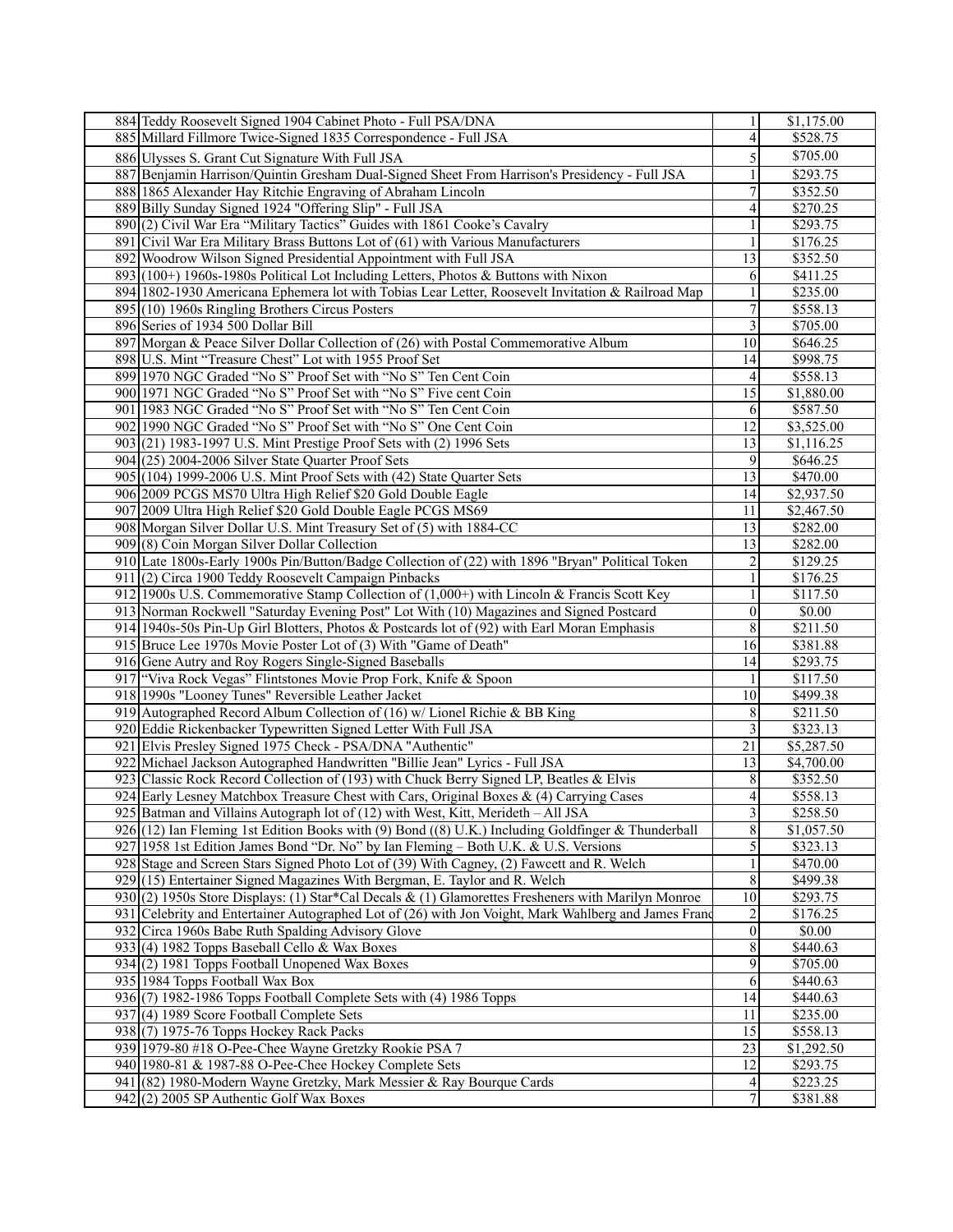| 943 1949 and 1950 Washington Senators Team-Signed Balls - Individual Full JSA                       | 10               | \$282.00   |
|-----------------------------------------------------------------------------------------------------|------------------|------------|
| 944 1964 Philadelphia Phillies Team-Signed Ball With Full JSA                                       | 13               | \$646.25   |
| 945 1972 New York Mets Team-Signed Ball With Berra, Mays and Full JSA                               | 2                | \$199.75   |
| 946 Commemorative Bat Lot of (6) With Single-Signed Banks, Bench, Musial and Seaver                 | 21               | \$822.50   |
| 947 1961 & 1962 Post Baseball Near/Partial Sets & (277) Oddball Singles                             | 15               | \$763.75   |
| 948 (1164) 1968 Topps Baseball Cards From Vending                                                   | 19               | \$1,175.00 |
|                                                                                                     | 8                | \$940.00   |
| 949 1969 Topps Baseball Complete Set of (664) Cards with (3) Variations                             |                  |            |
| 950 1969 Topps Baseball High Number Vending Group of (499) Cards                                    | 19               | \$1,527.50 |
| 951 1970 Topps Baseball Semi-High Number Group of (395) Cards                                       | 12               | \$822.50   |
| 952 (698) 1971 Topps Baseball High-Grade Low Numbers                                                | 12               | \$1,175.00 |
| 953 1971 Topps Baseball Semi-High Number Vending Group of (500) Cards                               | 18               | \$1,292.50 |
| 954 (563) 1971 Topps Baseball High Number Singles from Vending                                      | 30               | \$3,525.00 |
| 955 (3230) 1959-1979 Baseball & Football Card Collection with (242) 1961-1963 Post Baseball         | 18               | \$1,057.50 |
| 956 1906 Baltimore Orioles Related Cabinet with Hughie Jennings                                     | 11               | \$499.38   |
| 957 Circa 1920s-1930s Pinch Hit Tobacco Unopened Pouch & Original Tin Sign                          | $\boldsymbol{0}$ | \$0.00     |
| 958 1953 Bowman Color #93 Phil Rizzuto/Billy Martin PSA 7.5                                         | 5                | \$352.50   |
| 959 September 26, 1961 Yankee Stadium Ticket Stub - Maris HR #60                                    | 18               | \$705.00   |
| 960 1970 Topps Baseball Super Uncut Sheet (Blank Back) of (36) Cards                                | 3                | \$141.00   |
| 961 1950s Pair of Stanford Pottery Chicago Cubs & White Sox Lamps-Working                           | 6                | \$211.50   |
|                                                                                                     |                  |            |
| 962 1954 "The Sporting News" Lou Darvas Original Cover Artwork From Orioles-Yankees 17-Player Tr    |                  | \$176.25   |
| 963 (2) 1950s Baltimore Orioles Framed Displays With 1958 All-Star Game Ticket/Program              | 9                | \$293.75   |
| 964(7) 1989 Perez-Steele Celebration Sets and (3) Uncut Sheets                                      | 9                | \$558.13   |
| 965 Pete Rose Signed Copy of the "Dowd Report"                                                      | 3                | \$152.75   |
| 966 2002, 2003 and 2005 Camden Yards Game-Used Bases With B. Roberts Autograph                      | 6                | \$293.75   |
| 967 1960 D.C. Stadium Original Blueprint Lot of (11)                                                | $\boldsymbol{0}$ | \$0.00     |
| 968 1970s Baltimore Sports Sign Lot of (4) With Orioles and Bullets                                 | 6                | \$381.88   |
| 969 Sport/Non-Sport Treasure Chest With (3) Signed Baseballs and Hot Wheels Cars                    | $\overline{2}$   | \$129.25   |
| 970 1876-1889 38-Star American Flag                                                                 | 7                | \$411.25   |
| 971 1958 National League All-Star Team-Signed Ball With (7) Hall of Famers and Full JSA             | 2                | \$323.13   |
| 972 (24) Single-Signed Baseballs With Aaron, Mantle and Mays                                        | 19               | \$2,232.50 |
| 973 (14) Baseball Autographed Balls & Flats with Aaron & Paige                                      | 16               | \$646.25   |
| 974 Baseball Autographed Index Card/Postcard Lot of (372)                                           | 17               | \$1,116.25 |
| 975 1960s-1990s Baltimore Orioles Treasure Chest of (180+) Items with 1968 Team-Signed Ball         | 12               | \$470.00   |
| 976 Lou Gehrig and Cal Ripken, Jr. Original "Fotoball" Artwork Compositions                         | 3                | \$352.50   |
| 977 Multi-Sport Balance of Collection With Mays Signed Cap and 1972 Dolphins Team-Signed Football   | 11               | \$440.63   |
|                                                                                                     |                  |            |
| 978 Sports/Entertainment Signed Flats Collection of (108) With Butkus and Carlin                    | 13               | \$646.25   |
| 979 (248) 1948-1956 Topps, Bowman & Leaf Football Singles Collection                                | 15               | \$646.25   |
| 980 1958-1961 Topps Football Near/Partial Set Run                                                   | 11               | \$646.25   |
| 981 (519) 1962 Topps CFL Cards with Many Stars                                                      | 2                | \$323.13   |
| 982 1952, 1953 and 1955 Washington Redskins Vintage Panoramic Team Photos                           | 23               | \$2,232.50 |
| 983 (32) 1953-1976 Multi-Sport Star Cards with Aaron & Banks Rookies                                | 17               | \$1,116.25 |
| 984 (1116) 1932-1979 Multi-Sport Shoebox Collection with Many Stars                                 | $\,$ $\,$        | \$411.25   |
| 985 (3000+) 1952-1990s Multi-Sport Singles Treasure Chest with Namath & Orr                         | 21               | \$881.25   |
| 986 (229) 1968-69 O-Pee-Chee Hockey Puck Stickers with Many Stars                                   | 21               | \$3,525.00 |
| 987 1968-69 O-Pee-Chee Hockey Vending Group of (626) Cards with Stars                               | 25               | \$1,762.50 |
| 988 Ultimate 1947-1986 Philadelphia Phillies Singles Collection of (1899) Cards with Many Team Sets | 27               | \$3,525.00 |
| 989 1930s Hollywood Stars Signed Flats Lot of (20) With Stan Laurel and Joan Crawford               | 5                | \$528.75   |
| 990 (6) Game-Used Hockey Sticks With Ray Bourque                                                    | $\boldsymbol{0}$ | \$0.00     |
| 991 Olaf Kolzig Game-Used Lot of (3) With Goalie Stick and Pads                                     | 4                | \$381.88   |
| 992(6) Signed Hockey Sticks With Howe and Hull Single-Signed                                        | $\overline{c}$   | \$323.13   |
| 993 June 12, 1939 Inaugural Baseball Hall of Fame Game Ticket Stub - Scarce                         | 16               | \$470.00   |
| 994 1931 Notre Dame "Knute Rockne Memorial Game" Player Arm Band                                    | 15               | \$705.00   |
|                                                                                                     |                  |            |
| 995 1951 Bowman Football #20 Tom Landry Rookie--PSA 8                                               | 8                | \$940.00   |
| 996 1957 Topps Football #123 John Carson Original Art with Card From 1989 Guernsey Auction          | 7                | \$223.25   |
| 997 1883-1935 Morgan & Peace Silver Dollar Lot of (58) with 1890-CC & 1921 Peace                    | 19               | \$1,645.00 |
| 998 1878-1934 Morgan & Peace Silver Dollar Lot of (57)                                              | 19               | \$1,527.50 |
| 999   1878-1925 Silver Morgan & Peace Dollar Lot of (59)                                            | 19               | \$1,527.50 |
| 1000 1850s-1950s Mostly Silver Type Coin Lot of (30) with (2) 1891-CC Morgan Dollars & (2) Commen   | 11               | \$352.50   |
| $1001$ (5) Washington Mint Quarter Pound & (1) Half Pound Silver Rounds with (3) Gold Plated        | 14               | \$822.50   |